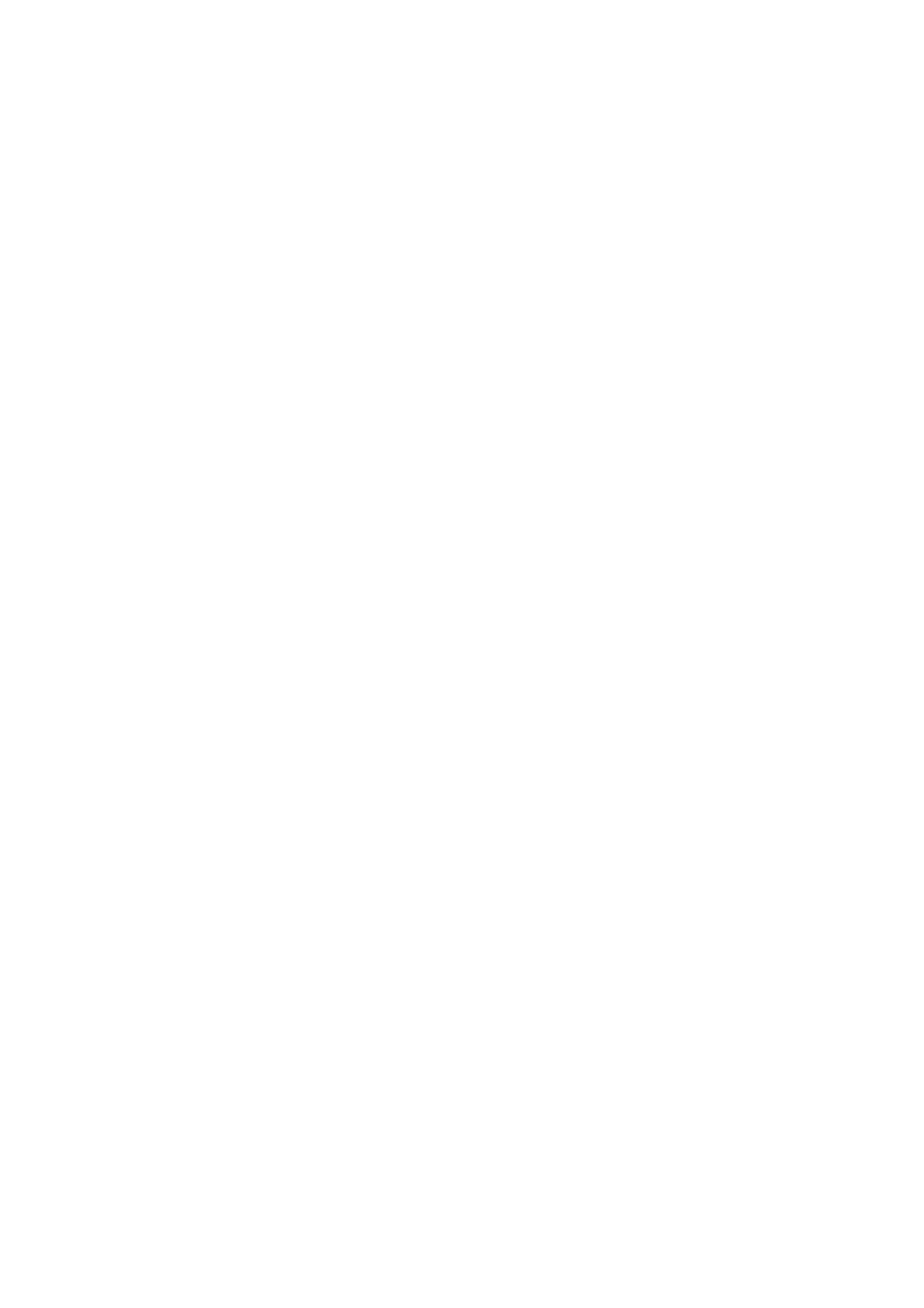*I certify that this PUBLIC BILL, which originated in the LEGISLATIVE ASSEMBLY, has finally passed the LEGISLATIVE COUNCIL and the LEGISLATIVE ASSEMBLY of NEW SOUTH WALES.*

> *Clerk of the Legislative Assembly. Legislative Assembly, Sydney, , 2003*



New South Wales

# **Duties Amendment (Land Rich) Bill 2003**

Act No , 2003

An Act to amend the *Duties Act 1997* to prevent the erosion of duty payable on certain transactions treated as transfers of dutiable property; and for other purposes.

*I have examined this Bill, and find it to correspond in all respects with the Bill as finally passed by both Houses.*

*Chairman of Committees of the Legislative Assembly.*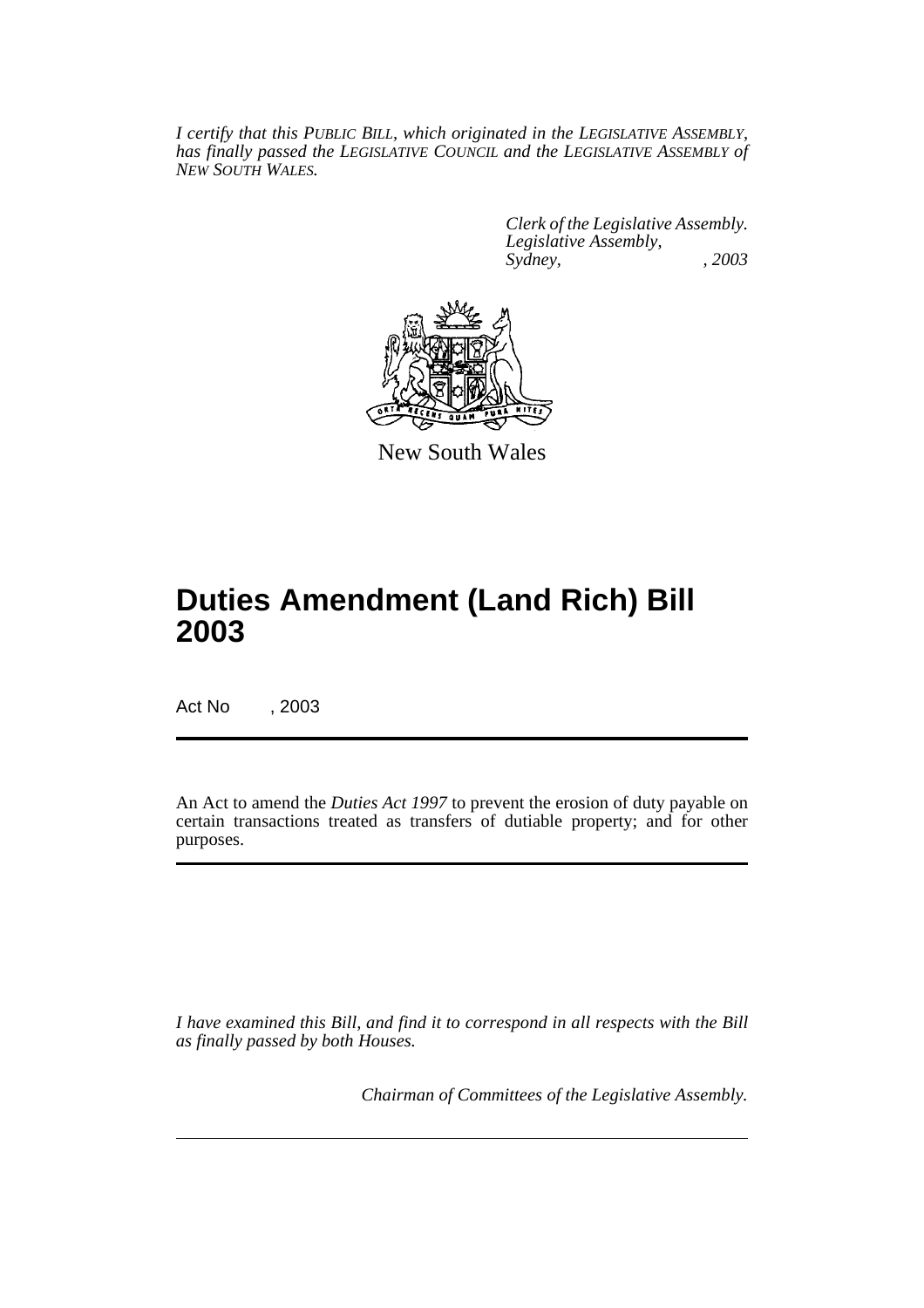## **The Legislature of New South Wales enacts:**

## **1 Name of Act**

This Act is the *Duties Amendment (Land Rich) Act 2003*.

## **2 Commencement**

This Act is taken to have commenced on the day on which the Bill for this Act was introduced into the Legislative Assembly.

## **3 Amendment of Duties Act 1997 No 123**

The *Duties Act 1997* is amended as set out in Schedule 1.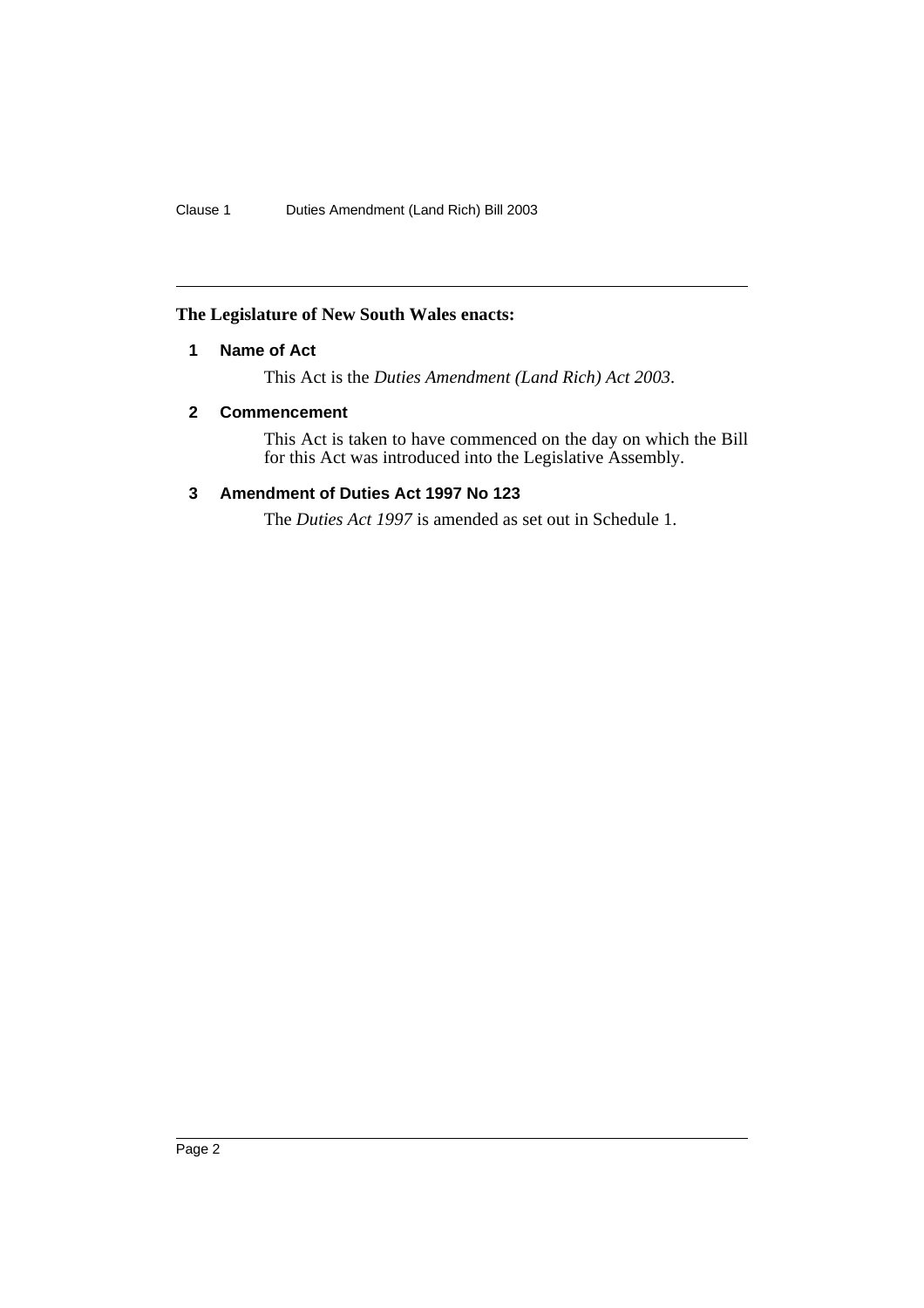Amendments **Amendments** Schedule 1

## **Schedule 1 Amendments**

(Section 3)

## **[1] Chapter 3 Certain transactions treated as transfers**

Omit Parts 1 and 2. Insert instead:

## **Part 1 Preliminary**

## **105 Introduction and overview**

This Chapter charges duty at the same rate as for a transfer of dutiable property under Chapter 2 on certain transactions which are not "dutiable transactions" under Chapter 2.

**Note.** Duty is chargeable under Part 2 on the acquisition by a person of an interest consisting of:

- certain unitholdings in a private unit trust scheme, or
- certain unitholdings in a wholesale unit trust scheme, or
- certain shareholdings in a private company,

which has land holdings in New South Wales with an unencumbered value of \$2 million or more and the land holdings in all places of which comprise 60% or more of the unencumbered value of all its property.

The duty is chargeable at the general rate for a dutiable transaction under Chapter 2.

A person who acquires a prescribed interest in such a private unit trust scheme or private company must lodge an acquisition statement. Duty on an acquisition statement is chargeable only on interests acquired within a 3-year period.

Duty is chargeable:

- under Part 3 on transactions by which corporate capital is reduced by redemption, surrender or cancellation of shares or reduction of share value or alteration of share rights, and
- under Part 4 on the allotment of units or shares that confer a land use entitlement, and
- under Part 5 on the allotment of shares by direction.

## **Part 2 Acquisition of interests in certain landholders**

## **Division 1 Landholders**

## **106 Meaning of "landholder"**

(1) For the purposes of this Part, a *landholder* is any of the following: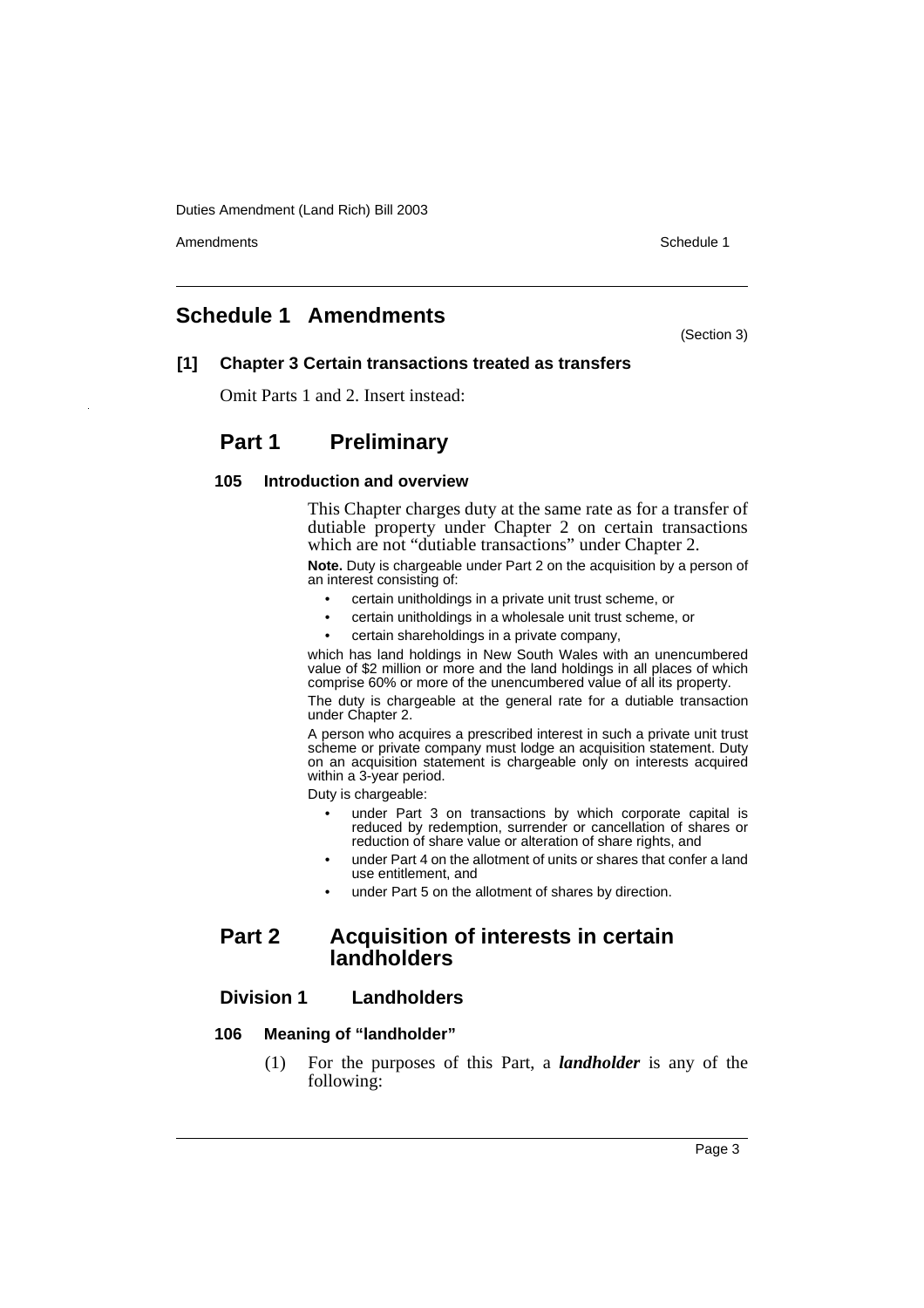Schedule 1 Amendments

- (a) a private unit trust scheme,
- (b) a wholesale unit trust scheme,
- (c) a private company.

**Note. Private unit trust scheme**, **wholesale unit trust scheme** and **private company** are defined in the Dictionary.

- (2) A landholder is *land rich* if:
	- (a) it has land holdings in New South Wales with an unencumbered value of \$2,000,000 or more, and
	- (b) its land holdings in all places, whether within or outside Australia, comprise 60% or more of the unencumbered value of all its property.

**Note.** As to what constitutes a land holding, see section 107.

As to ownership through linked entities or discretionary trusts, see sections 109 and 110.

- (3) In calculating the unencumbered value of the property of a landholder for the purposes of subsection (2), property of any of the following kinds is not counted:
	- (a) cash, whether in Australian or other currency,
	- (b) money on deposit with any person, negotiable instruments or debt securities,
	- (c) loans that, according to their terms, are to be repaid on demand by the lender or within 12 months after the date of the loan,
	- (d) if the landholder is a private unit trust scheme or a wholesale unit trust scheme, loans to persons who, in relation to a trustee or beneficiary of the scheme, are associated persons,
	- (e) if the landholder is a private company, loans to persons who, in relation to the company or to a majority shareholder or director of the company, are associated persons,
	- (f) land use entitlements,
	- (g) units or shares in a linked entity of the landholder,
	- (h) property consisting of an interest as a beneficiary in a discretionary trust (within the meaning of section 110).

**Note. Associated person**, **land use entitlement** and **majority shareholder** are defined in the Dictionary.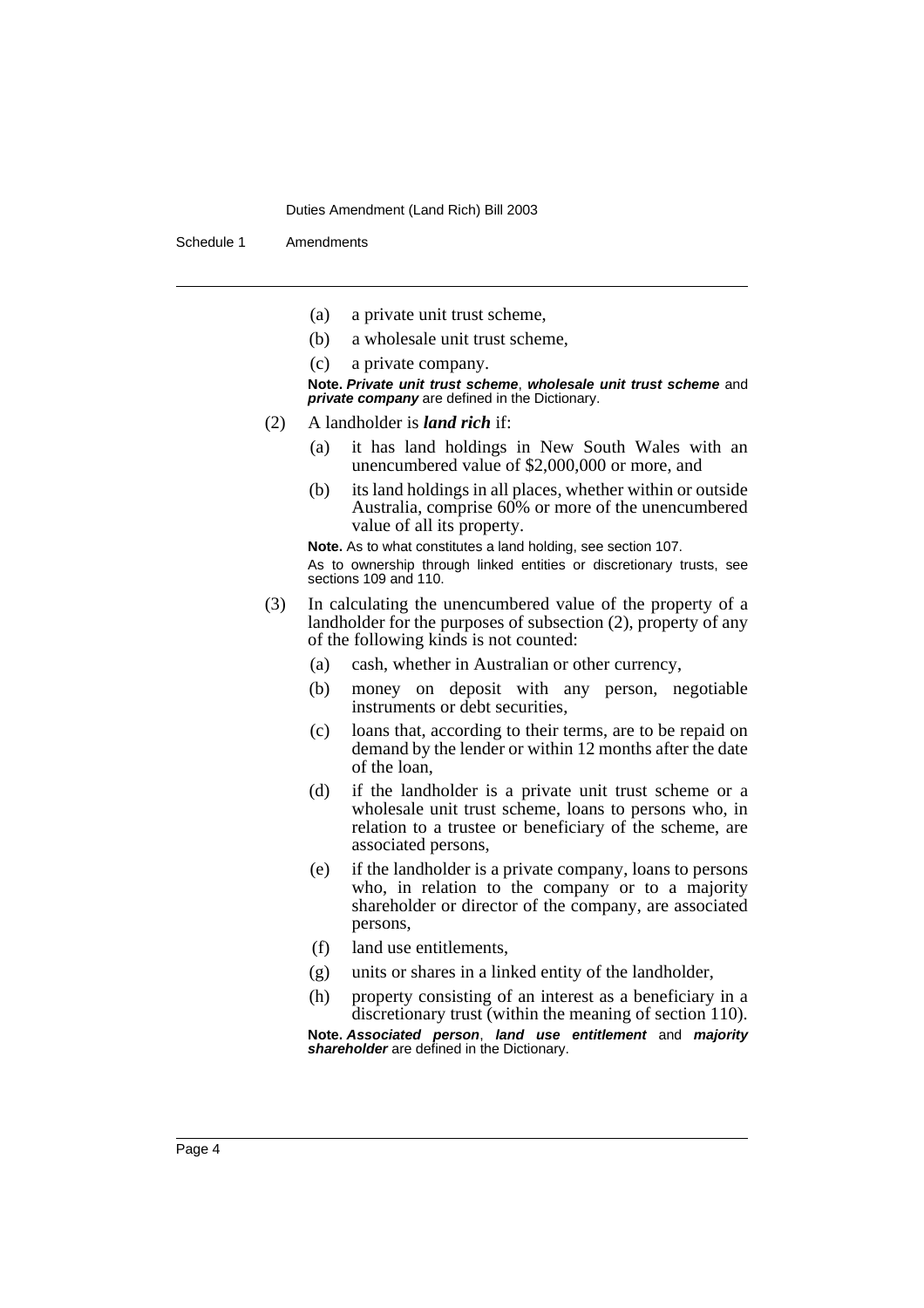Amendments **Amendments** Schedule 1

(4) In addition to subsection (3), property is not to be counted in calculating the unencumbered value of all the property of a landholder for the purposes of subsection (2) if the landholder is unable to satisfy the Chief Commissioner that the property was obtained otherwise than to reduce, for the purposes of this Part, the ratio of its land holdings in all places, whether within or outside Australia, to the unencumbered value of all its property.

## **107 What are the "land holdings" of a landholder?**

- (1) For the purposes of this Part, a *land holding* is an interest in land other than the estate or interest of a mortgagee, chargee or other secured creditor or a profit à prendre. An interest in land, however:
	- (a) is not a land holding of a unit trust scheme unless the interest is held by the trustees in their capacity as trustees of the scheme, and
	- (b) is not a land holding of a private company unless the interest of the private company in the land is a beneficial interest.
- (2) This section is in aid of, but does not limit, the operation of any provision of this Part providing for constructive ownership of interests.

## **108 Effect of uncompleted agreements**

(1) For the purposes of this Part, the transferor and the transferee under an uncompleted agreement for the transfer of land are taken to be separately entitled to the whole of the land.

**Note.** If duty is charged on an acquisition that relates to a land holding to which subsection (1) applies, the Chief Commissioner may defer payment of duty under section 47 of the Taxation Administration Act 1996.

A refund may be payable in relation to the completion or rescission of an agreement referred to in subsection (1)—see section 122.

- (2) For the purposes of this Part:
	- (a) if a landholder has agreed to dispose of property other than land, the agreement is taken to have been completed even if it is not completed, and
	- (b) if a landholder has agreed to acquire property other than land and has not completed the agreement, the agreement is to be disregarded.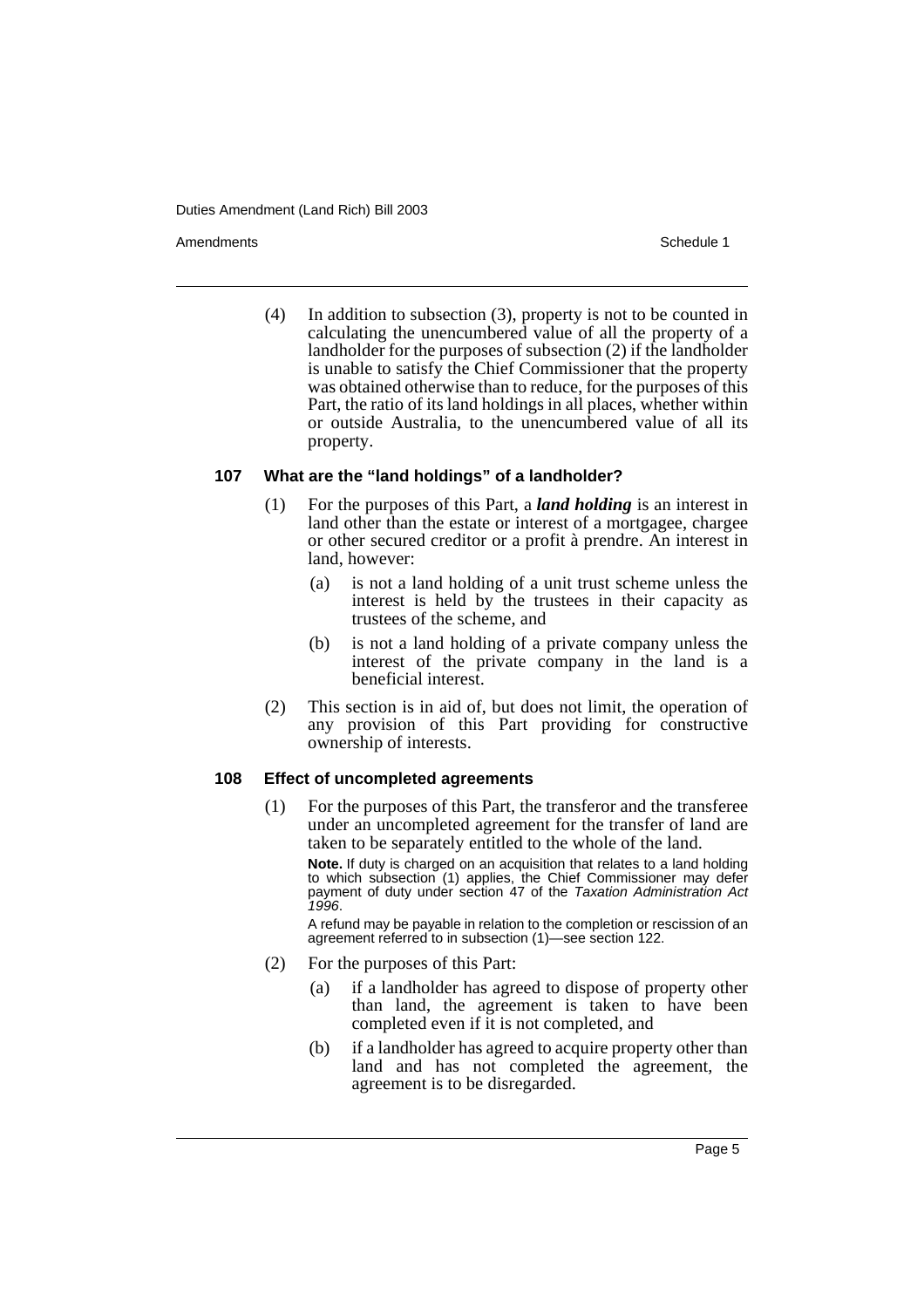Schedule 1 Amendments

## **109 Constructive ownership of land holdings and other property: linked entities**

- (1) In addition to any interest in land or other property that it may hold in its own right, a unit trust scheme or a private company is taken, for the purposes of this Part, to hold an interest in land or other property held by a linked entity of the unit trust scheme or private company.
- (2) In this section, a *linked entity* of a unit trust scheme or a private company (the *principal entity*) means a person:
	- (a) who is part of a chain of persons:
		- (i) which includes the principal entity, and
		- (ii) which is comprised of one or more links, and
		- (iii) in which a link exists if a person would be entitled to receive not less than  $20\%$  of the unencumbered value of the property of another person if the other person were to be wound up, and
		- (iv) in which the principal entity would be entitled to receive not less than 20% of the unencumbered value of the property of the person if all the persons in the chain (other than the principal entity) were to be wound up, and
		- (v) which does not include in any of the links between the person and the principal entity, a public unit trust scheme, a wholesale unit trust scheme or a company whose shares are listed on the Australian Stock Exchange or an exchange of the World Federation of Exchanges, and
	- (b) who is not a public unit trust scheme, a wholesale unit trust scheme or a company whose shares are listed on the Australian Stock Exchange or an exchange of the World Federation of Exchanges.
- (3) The value, for duty purposes, of the interest in land or other property that a unit trust scheme or a private company (being a principal entity) is taken, by subsection (1), to hold because of a holding by a linked entity is that portion of the interest's unencumbered value to which the unit trust scheme or private company would be entitled (without regard to any liabilities of the linked entity or any other person in the ownership chain) if each entity in the chain of entities were to be wound up.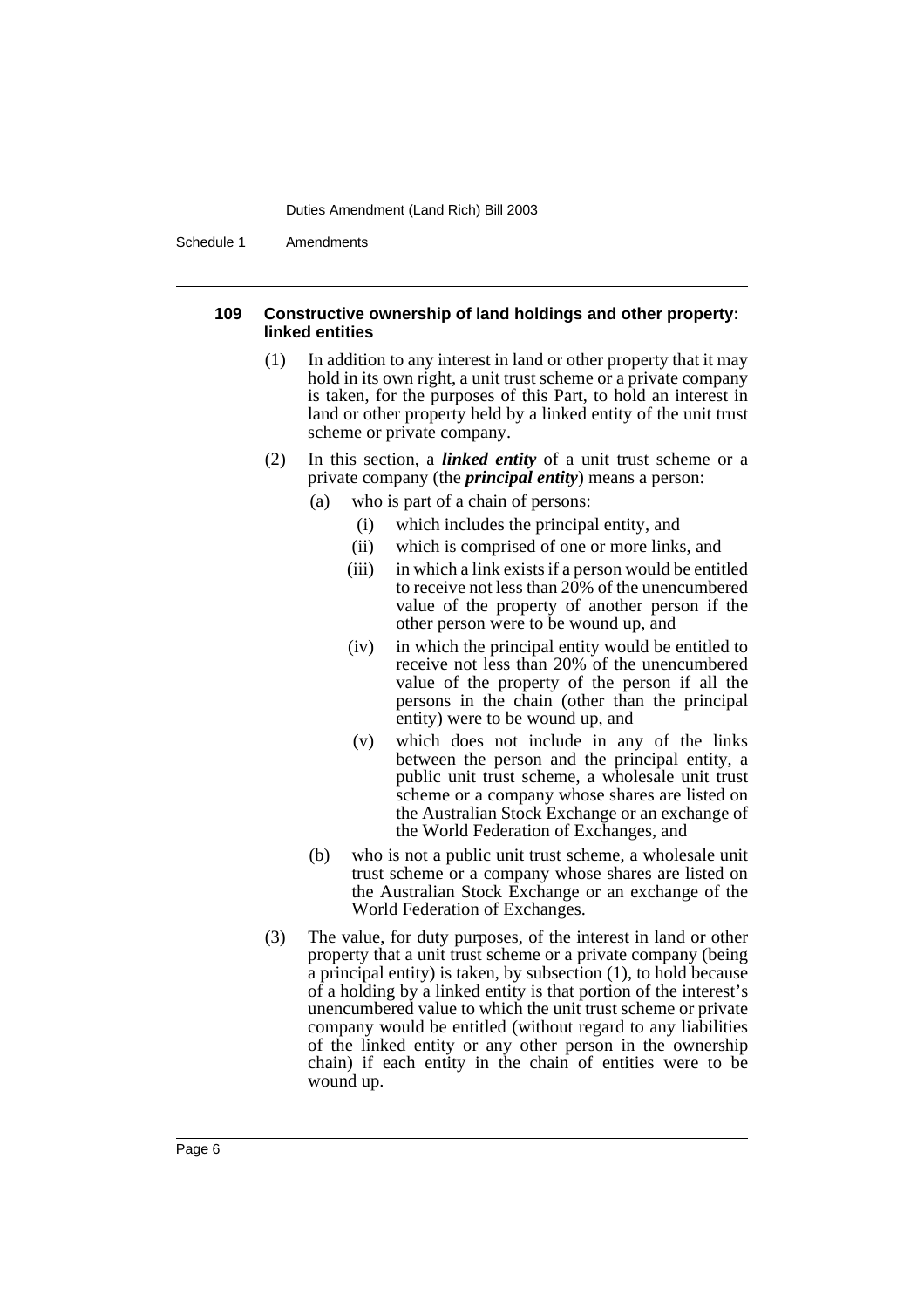Amendments **Schedule 1** and the set of the set of the set of the set of the set of the set of the set of the set of the set of the set of the set of the set of the set of the set of the set of the set of the set of the set

## **110 Constructive ownership of land holdings and other property: discretionary trusts**

- (1) A person or a member of a class of persons in whose favour, by the terms of a discretionary trust, capital the subject of the trust may be applied:
	- (a) in the event of the exercise of a power or discretion in favour of the person or class, or
	- (b) in the event that a discretion conferred under the trust is not exercised,

is, for the purposes of this section, a *beneficiary* of the trust.

- (2) A beneficiary of a discretionary trust is taken to own or to be otherwise entitled to the property the subject of the trust.
- (3) For the purposes of this Part, any property that is the subject of a discretionary trust is taken to be the subject of any other discretionary trust:
	- (a) that is, or
	- (b) any trustee of which (in the capacity of trustee) is,

a beneficiary of it.

- (4) Subsection (3) extends to apply to property that is the subject of a discretionary trust only by the operation of that subsection.
- (5) In this section, *person* includes a landholder. **Note. Discretionary trust** is defined in the Dictionary.

## **Division 2 Acquisitions of interests in landholders**

## **111 What are "interests" and "significant interests" in landholders?**

(1) A person has an *interest* in a landholder if the person has an entitlement (otherwise than as a creditor or other person to whom the landholder is liable) to a distribution of property from the landholder on a winding up of the landholder or otherwise.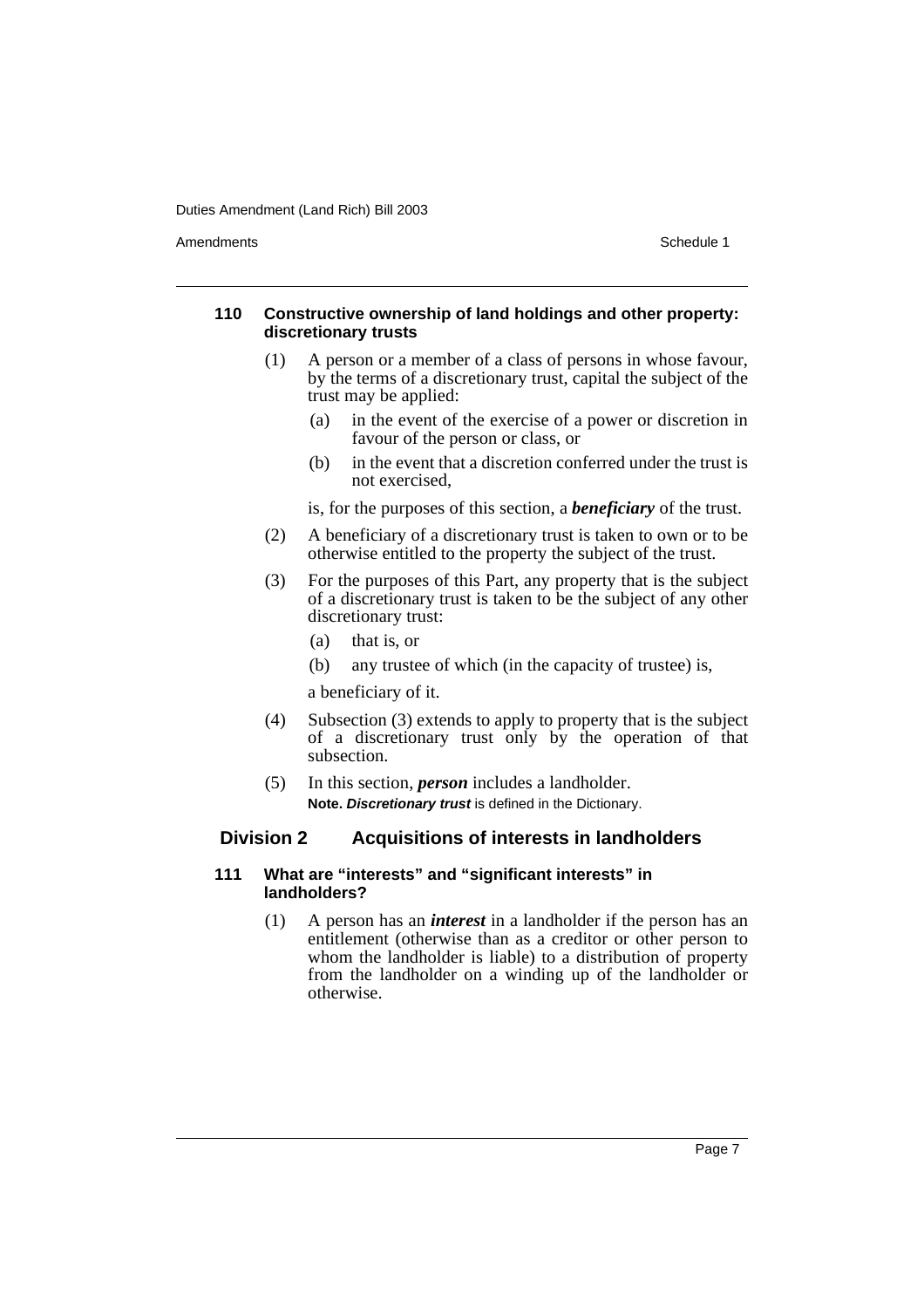Schedule 1 Amendments

- (2) A person who, by virtue of subsection (1), has an interest in a landholder has a *significant interest* in the landholder if the person, in the event of a distribution of all the property of the landholder immediately after the interest was acquired, would be entitled to:
	- (a) in the case of a private unit trust scheme—20% or more of the property distributed, or
	- (b) in the case of a landholder other than a private unit trust scheme—50% or more of the property distributed.
- (3) An interest in a landholder is not counted for the purposes of this section if the interest concerned is an interest in:
	- (a) a unit trust scheme acquired before 10 June 1987, or
	- (b) a private company acquired before 21 November 1986, or
	- (c) the interest concerned was acquired at a time when the landholder did not hold land in New South Wales.
- (4) In this section, *person* includes a landholder. **Note.** Section 120 is relevant to ascertaining a person's entitlements on a distribution of property.

## **112 How may an interest be "acquired"?**

- (1) A person acquires an interest in a land rich landholder if the person obtains an interest, or the person's interest increases, in the landholder regardless of how it is obtained or increased.
- (2) Without limiting subsection (1), a person may acquire an interest in a land rich landholder in the following ways:
	- (a) the purchase, gift, allotment or issue of a unit or share,
	- (b) the cancellation, redemption or surrender of a unit or share,
	- (c) the abrogation or alteration of a right for a unit or share,
	- (d) the payment of an amount owing for a unit or share.
- (3) To remove any doubt, it is declared that an acquisition of units or shares is not necessary to acquire an interest in a land rich landholder.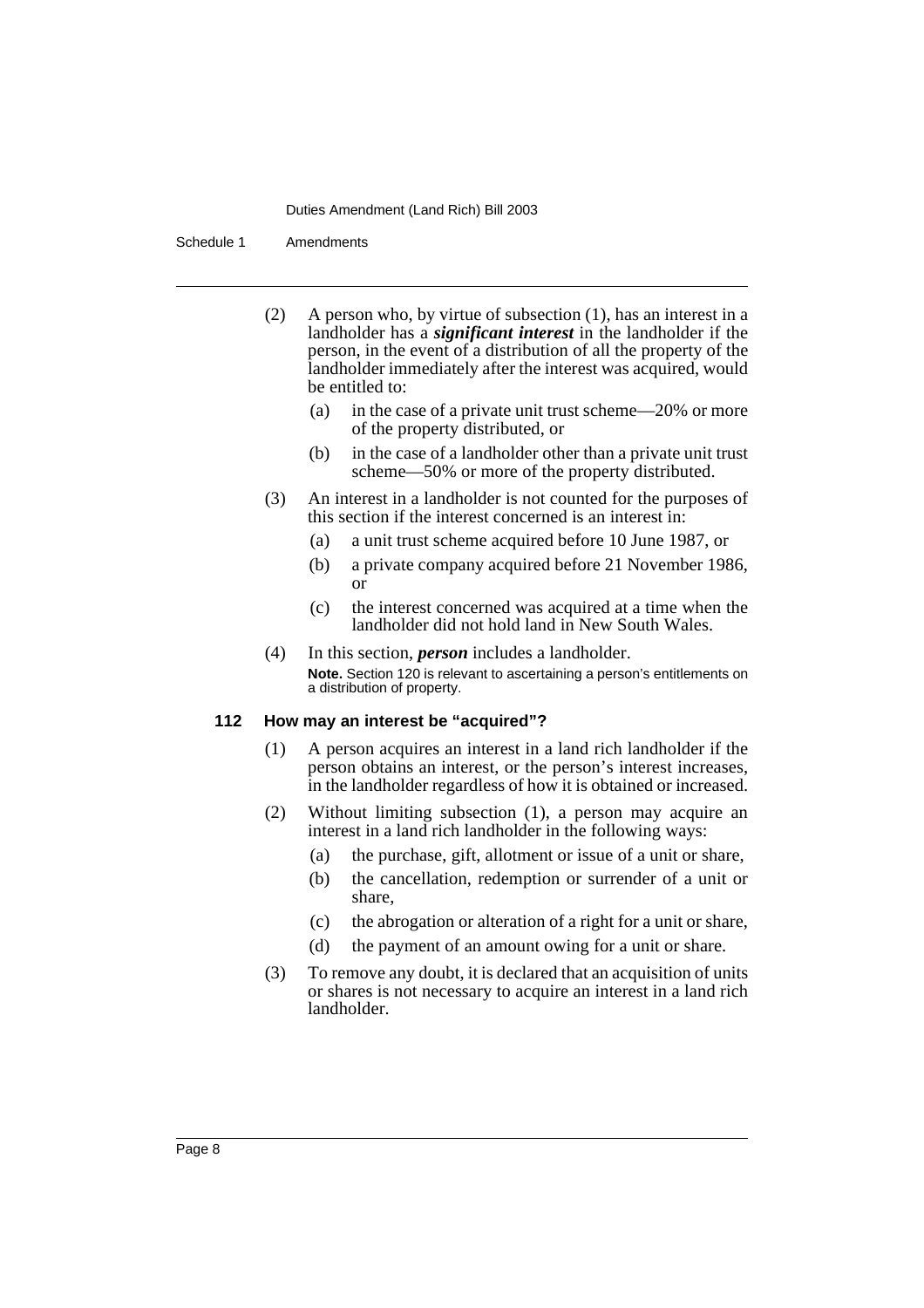Amendments **Amendments** Schedule 1

## **Division 3 Charging of duty**

## **113 When does a liability for duty arise?**

A liability for duty charged by this Part arises when a relevant acquisition is made.

## **114 What is a "relevant acquisition"?**

- (1) For the purposes of this Division, a person who:
	- (a) acquires an interest in a land rich landholder:
		- (i) that is of itself a significant interest in the landholder, or
		- (ii) that, when aggregated with other interests in the landholder held by a person or an associated person, results in an aggregation that amounts to a significant interest in the landholder, or
		- (iii) that, when aggregated with other interests in the landholder acquired by the person or other persons under transactions that form, evidence, give effect to or arise from what is substantially one arrangement between the acquirers, results in an aggregation that amounts to a significant interest in the landholder, or
	- (b) having a significant interest, or an interest described in paragraph (a) (ii), in a land rich landholder, acquires a further interest in the landholder,

has made a relevant acquisition.

**Note. Associated person** is defined in the Dictionary. The interests of associated persons are not always taken into account see section 118 (6).

- (2) However, an acquisition of an interest in a land rich landholder under an arrangement that results in the land rich landholder ceasing to be a landholder is not a relevant acquisition because of subsection (1) (a) (iii).
- (3) For the purposes of this Chapter, persons in their capacity as qualifying investors (within the meaning of the definition of *wholesale unit trust scheme*) of a wholesale unit trust scheme are taken not to be associated persons.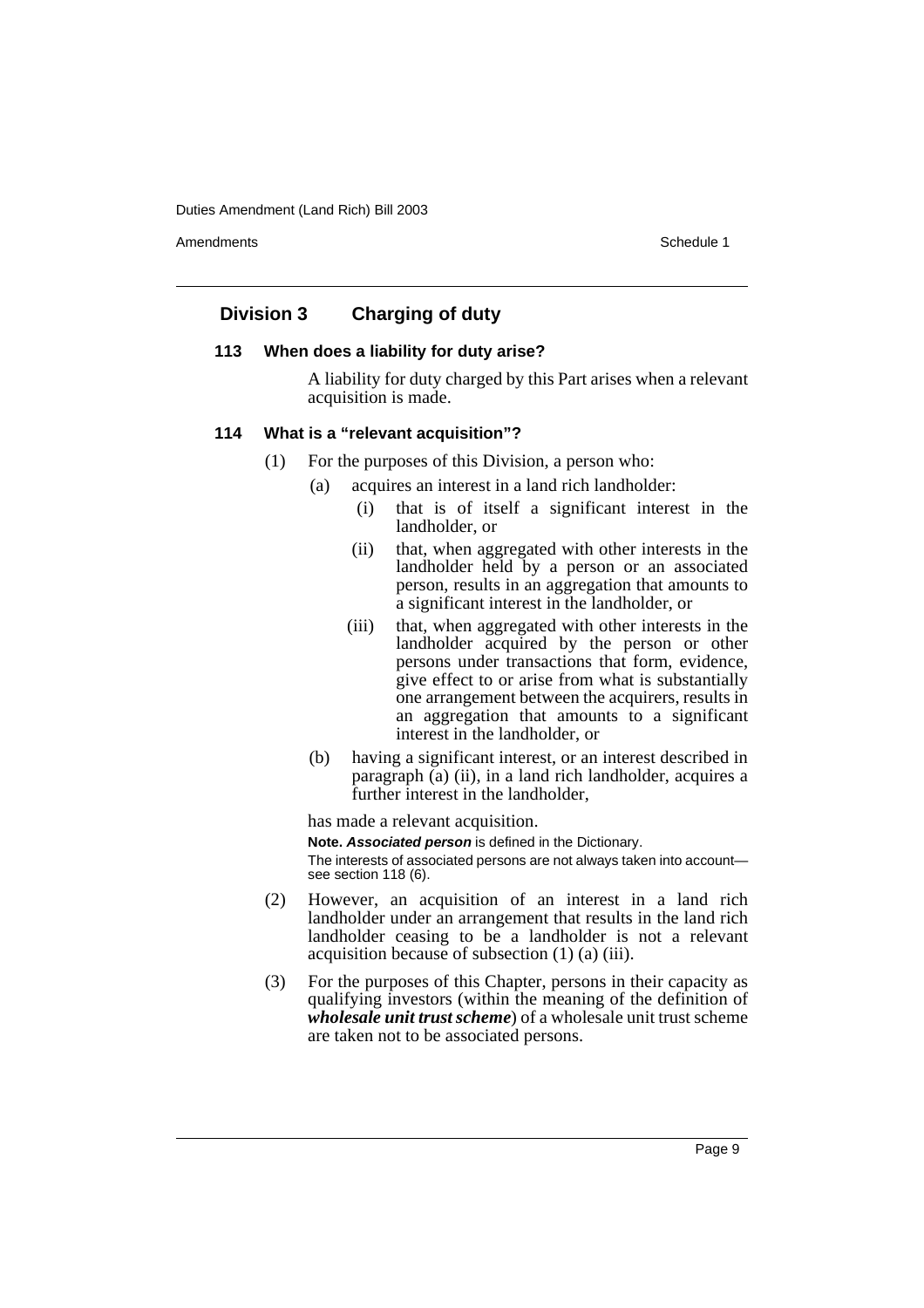Schedule 1 Amendments

#### **115 Acquisition statements**

- (1) A person who has made a relevant acquisition must prepare a statement (an *acquisition statement*) and lodge it with the Chief Commissioner.
- (2) The acquisition statement is to be prepared in an approved form and must contain the following information:
	- (a) the name and address of the person who has acquired the interest,
	- (b) in relation to each interest acquired, the date on which it was acquired and whether it is an exempt acquisition,
	- (c) if the relevant acquisition results from the aggregation of the interests of associated persons, particulars of the interests acquired by the person and any associated persons on the date of the relevant acquisition,
	- (d) particulars of the total interest of the person and any associated person in the landholder at that date,
	- (e) the unencumbered value of all land holdings in New South Wales of the landholder as at the date of the relevant acquisition and as at the date of acquisition of each interest acquired in the landholder during the 3 years prior to the date of the relevant acquisition,
	- (f) the unencumbered value of the property of the landholder at the date of the relevant acquisition,
	- (g) the amount of duty paid under this Act or under a law of another Australian jurisdiction in respect of each earlier acquisition of an interest referred to in paragraph (e),
	- (h) such other information as the Chief Commissioner may require.

**Note.** In ascertaining whether or not a liability to lodge a statement under this section exists, it is necessary to have regard to provisions of this Part that deal with:

- acquisition generally (section 112), and
- acquisitions that are exempt from the operation of this Part (section 119), and
- how a person may be taken to have acquired an interest in a land rich landholder because of the interests in a linked entity (section 109).

Sometimes there is a joint and several liability for the duty as between the person lodging the acquisition statement and an associated person—see section 117 (2).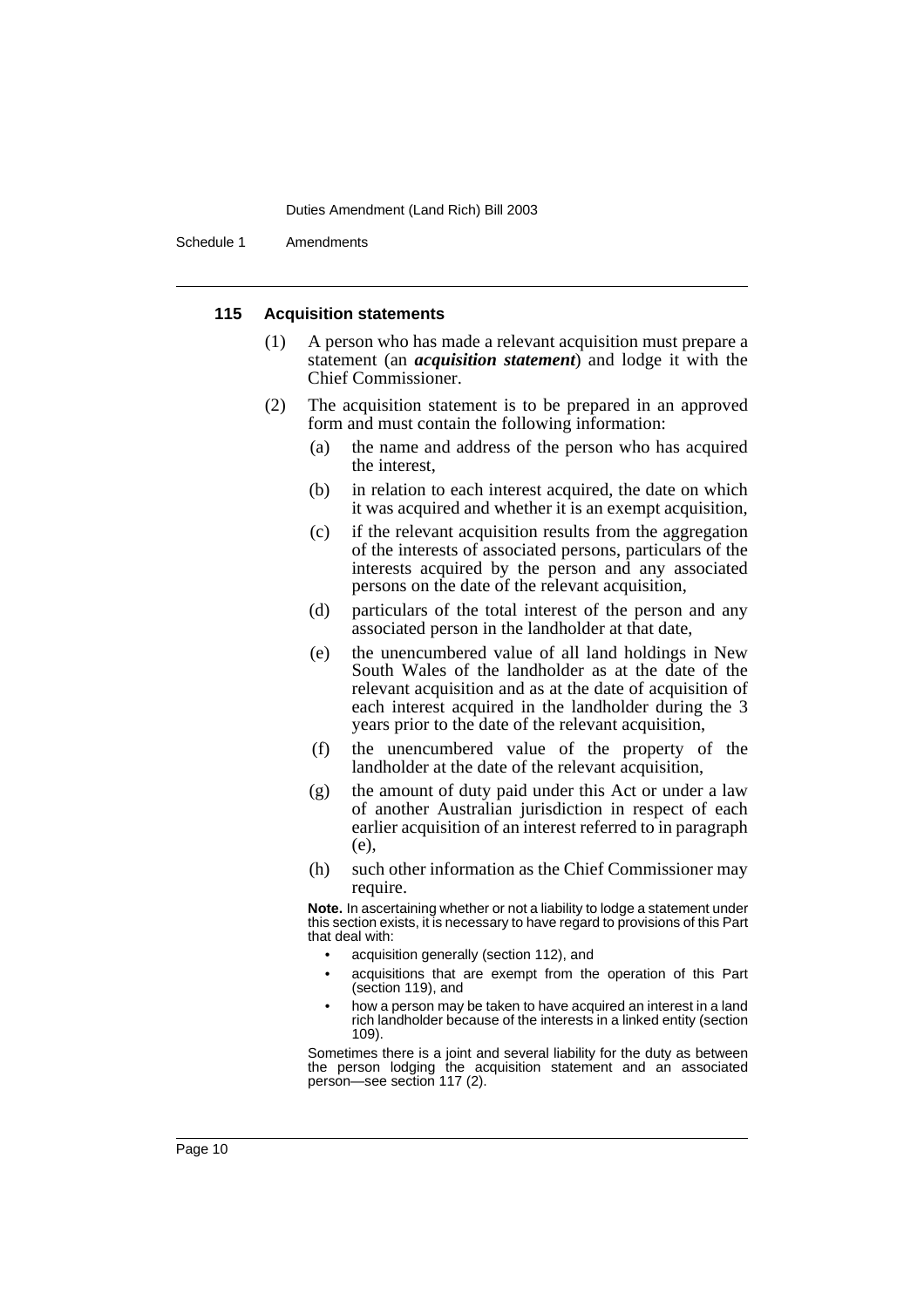Amendments **Amendments** Schedule 1

## **116 When must duty be paid?**

A tax default does not occur for the purposes of the *Taxation Administration Act 1996* if duty is paid within 3 months after the liability to pay the duty arises.

## **117 Who is liable to pay the duty?**

- (1) Duty chargeable under this Part is payable by the person who makes the relevant acquisition, except as provided by subsection  $(2)$ .
- (2) If a relevant acquisition results from an aggregation of the interests of associated persons, the person who made the relevant acquisition and the associated person or persons are jointly and severally liable for payment of the duty.

## **118 How duty is charged on relevant acquisitions**

- (1) If an acquisition statement does not disclose any acquisitions during the 3 years preceding the relevant acquisition, duty is chargeable, at the rate specified under this Act for a transfer of dutiable property, on the amount calculated by multiplying the unencumbered value of all land holdings of the landholder in New South Wales (calculated at the date of acquisition of the interest acquired) by the proportion of that value represented by the interest acquired in the relevant acquisition.
- (2) If a relevant acquisition results from the aggregation of the interests of associated persons, the reference in subsection (1) to the interest acquired includes a reference to any interests acquired by associated persons on the same date.
- (3) If an acquisition statement discloses one or more acquisitions during the 3 years preceding the relevant acquisition, duty is chargeable, at the rate specified under this Act for a transfer of dutiable property, on the aggregate of amounts severally calculated, in the manner provided by subsection (1), in respect of each interest required to be disclosed in the statement.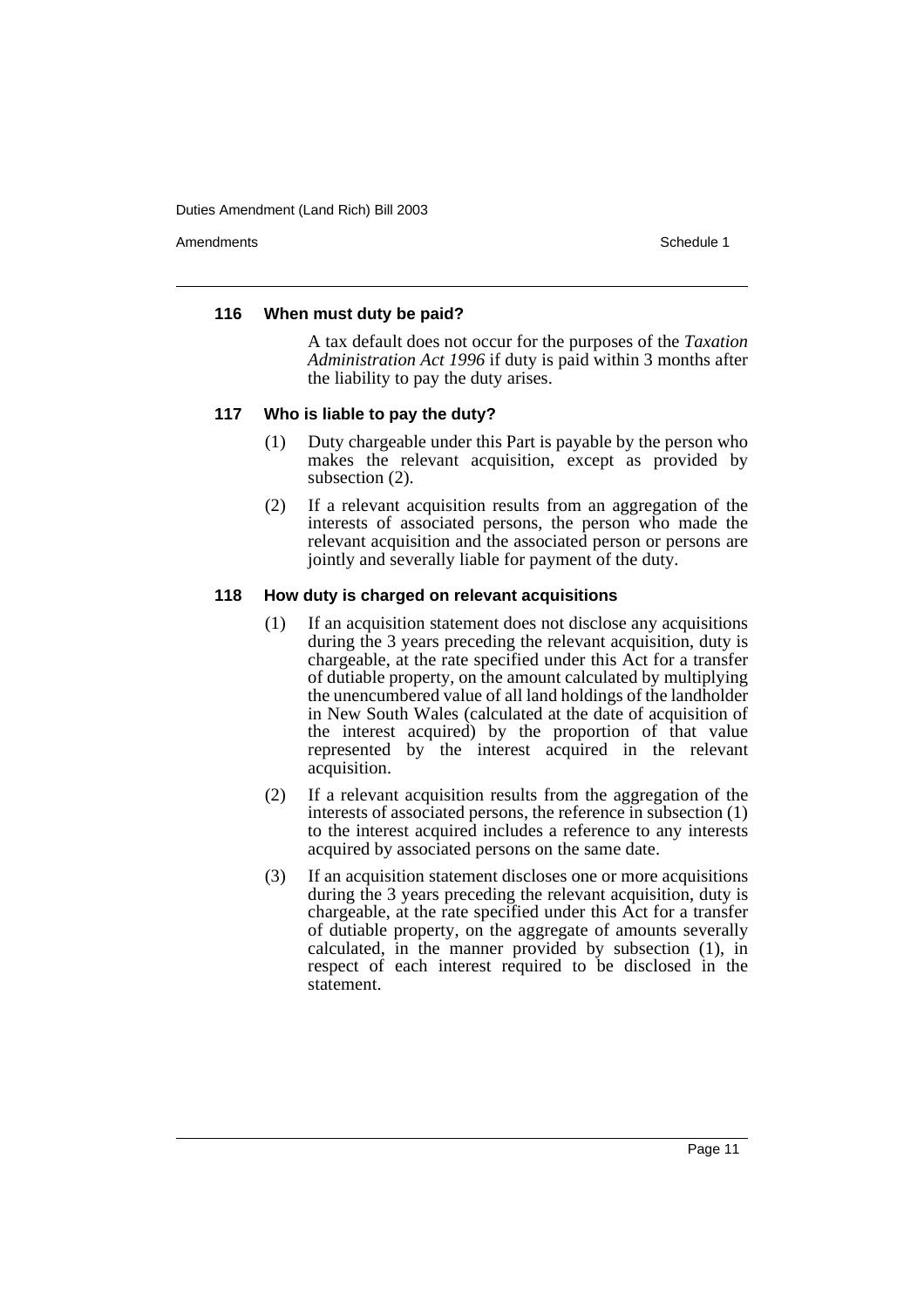Schedule 1 Amendments

- (4) Duty payable under this section is to be reduced by the sum of the duty paid or payable under this Act in respect of the acquisition, during the 3 years preceding the relevant acquisition, by the person or any associated person of an interest in the same landholder, but only in proportion to the extent to which the duty paid or payable is attributable to the amount of the duty payable under this section.
- (5) Duty payable under this section is to be reduced by an amount (if any) calculated in accordance with the following formula:

$$
\frac{A}{B} \times C
$$

where:

*A* is the unencumbered value of the land holdings in New South Wales of the landholder at the time the dutiable acquisition was made, and

*B* is the unencumbered value of all property of the landholder at that time, and

*C* is the sum of:

- (a) the duty under this Act paid or payable in respect of:
	- (i) a dutiable transaction in relation to the units or shares, or
	- (ii) a capital reduction or a rights alteration under Part 3 by which an interest in the landholder was acquired, or
	- (iii) an allotment under Part 5 by which an interest in the landholder was acquired, and
- (b) any duty of a like nature so paid or payable under a law of another Australian jurisdiction.
- (6) If a relevant acquisition is made owing to the aggregation of the interests of associated persons, but the Chief Commissioner is satisfied that the associated persons acquired their respective interests independently, the Chief Commissioner may assess and charge duty on each separate acquisition without aggregating the interests of the person who made it with the interests of associated persons.
- (7) If:
	- (a) a relevant acquisition is made in a landholder that is a primary producer, and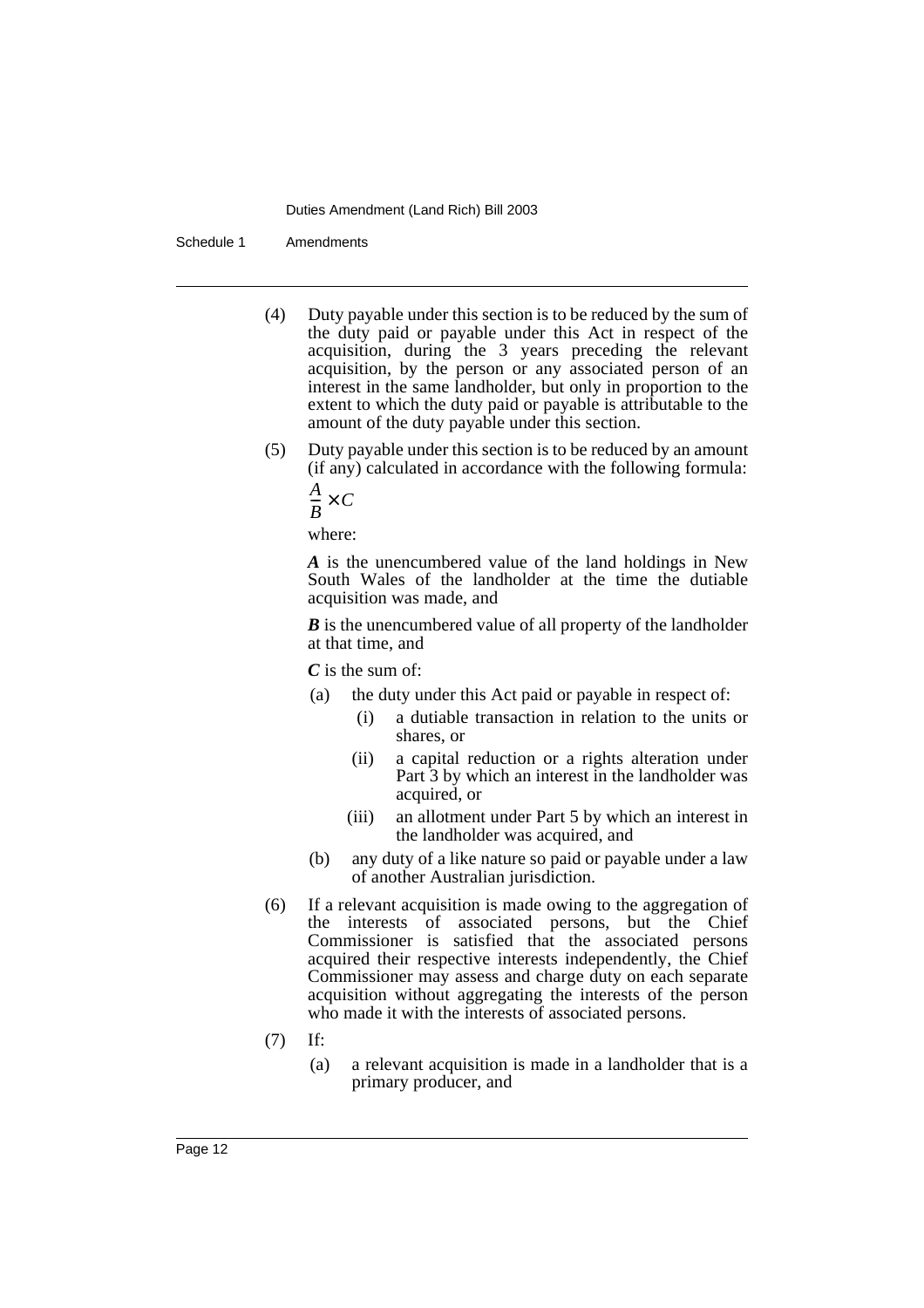Amendments **Amendments** Schedule 1

(b) when the acquisition is made, the landholder's land holdings in all places, whether within or outside Australia, comprise less than 80% of the unencumbered value of all its property,

no duty is chargeable under this Part in respect of the acquisition.

- (8) However, if at any time within the period of 5 years after a relevant acquisition to which subsection (7) applies is made, the landholder in whom the acquisition is made ceases for any length of time to be a primary producer:
	- (a) the person who made the acquisition must immediately notify the Chief Commissioner:
		- (i) that the landholder has ceased to be a primary producer, and
		- (ii) of the date on which the landholder ceased to be a primary producer, and
	- (b) duty is chargeable under this Part in respect of the acquisition on the date on which the landholder ceased to be a primary producer, and
	- (c) the Chief Commissioner must make an assessment of the duty so chargeable.
- (9) Duty is not chargeable under this section on the acquisition of an interest in a landholder that is required to be disclosed in an acquisition statement if the acquisition is an exempt acquisition.
- (10) This section is subject to Division 4.

**Note.** In ascertaining the duty payable under this section, it is necessary to have regard to provisions of Division 4 of this Part that deal with:

- acquisitions that are exempt from the operation of this Part (section 119), and
- rescission of agreements for the sale or conveyance of land (section 122), and
- acquisitions for securing financial accommodation (section 123).
- (11) In this section, *primary producer* means a landholder whose land holdings in all places, whether within or outside Australia, wholly or predominantly comprise land used for primary production (with the meaning of section 274).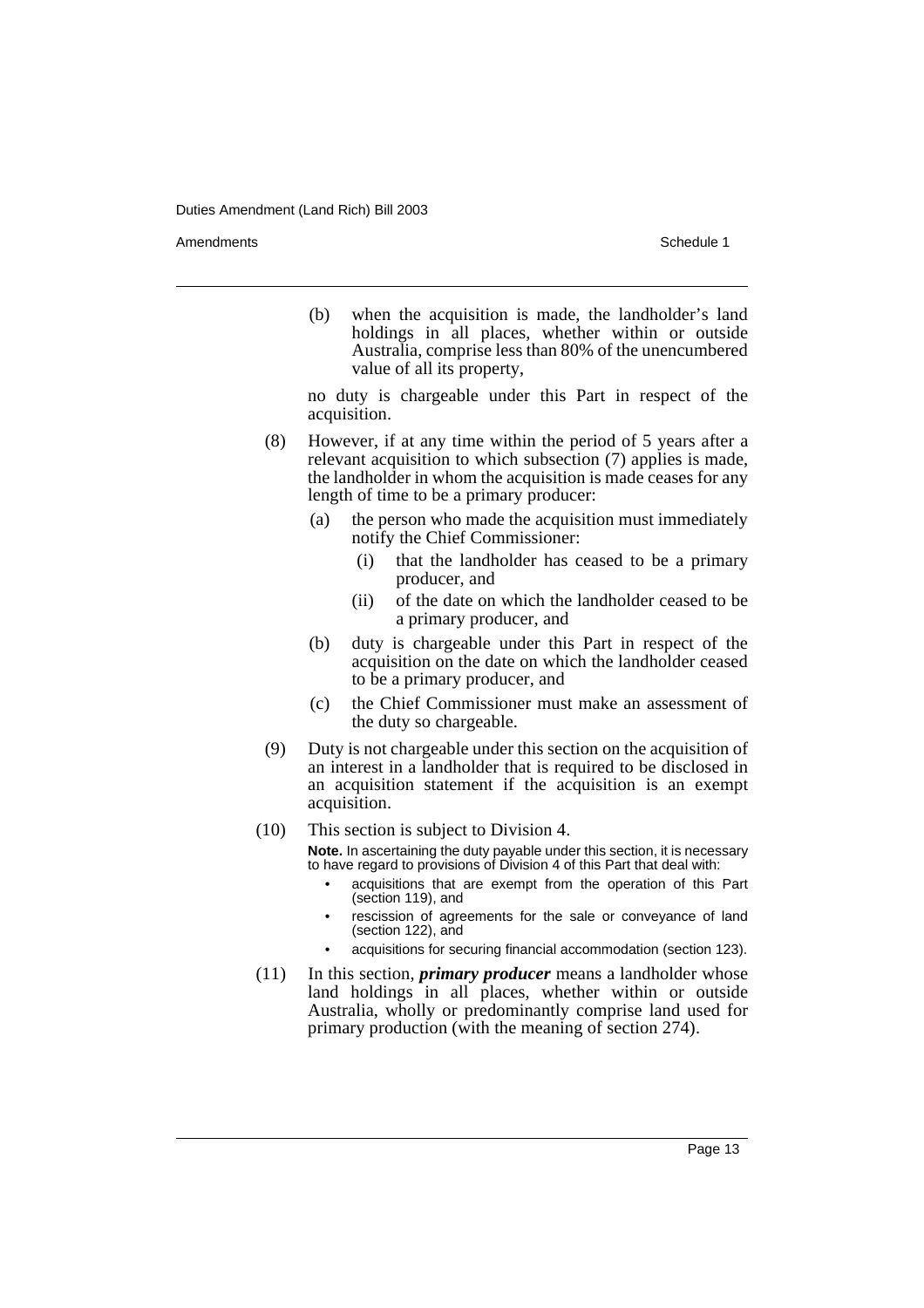Schedule 1 Amendments

## **Division 4 General and supplemental**

## **119 Exemptions**

- (1) An acquisition by a person of an interest in a landholder is an exempt acquisition:
	- (a) if the interest was acquired in the person's capacity as:
		- (i) a receiver or trustee in bankruptcy, or
		- (ii) a liquidator, or
		- (iii) an executor or administrator of the estate of a deceased person, or
	- (b) if the interest was acquired solely as the result of the making of a compromise or arrangement under Part 5.1 of the *Corporations Act 2001* of the Commonwealth that has been approved by the court, not being a arrangement that the Commissioner is satisfied was made with the intention of defeating the operation of this Part, or
	- (c) if the interest concerned is acquired solely from a pro rata increase in the interests of all unitholders or shareholders, or
	- (d) if the interest was acquired solely as the result of the distribution of the estate of a deceased person, whether effected in the ordinary course of execution of a will or codicil or administration of an intestate estate or as the result of the order of a court, made under the *Family Provision Act 1982* or otherwise, varying the application of the provisions of a will or codicil or varying the application of the rules governing the distribution of the property of an intestate estate, or
	- (e) if the interest was acquired by the parties to a marriage that is dissolved or annulled, or in the opinion of the Chief Commissioner has broken down irretrievably, or by either of them, or by a child or children of either of them, as a result of a transfer made in accordance with:
		- (i) a financial agreement made under section 90B, 90C or 90D of the *Family Law Act 1975* of the Commonwealth that, under that Act, is binding on the parties to the agreement, or
		- (ii) an order of a court made under that Act, or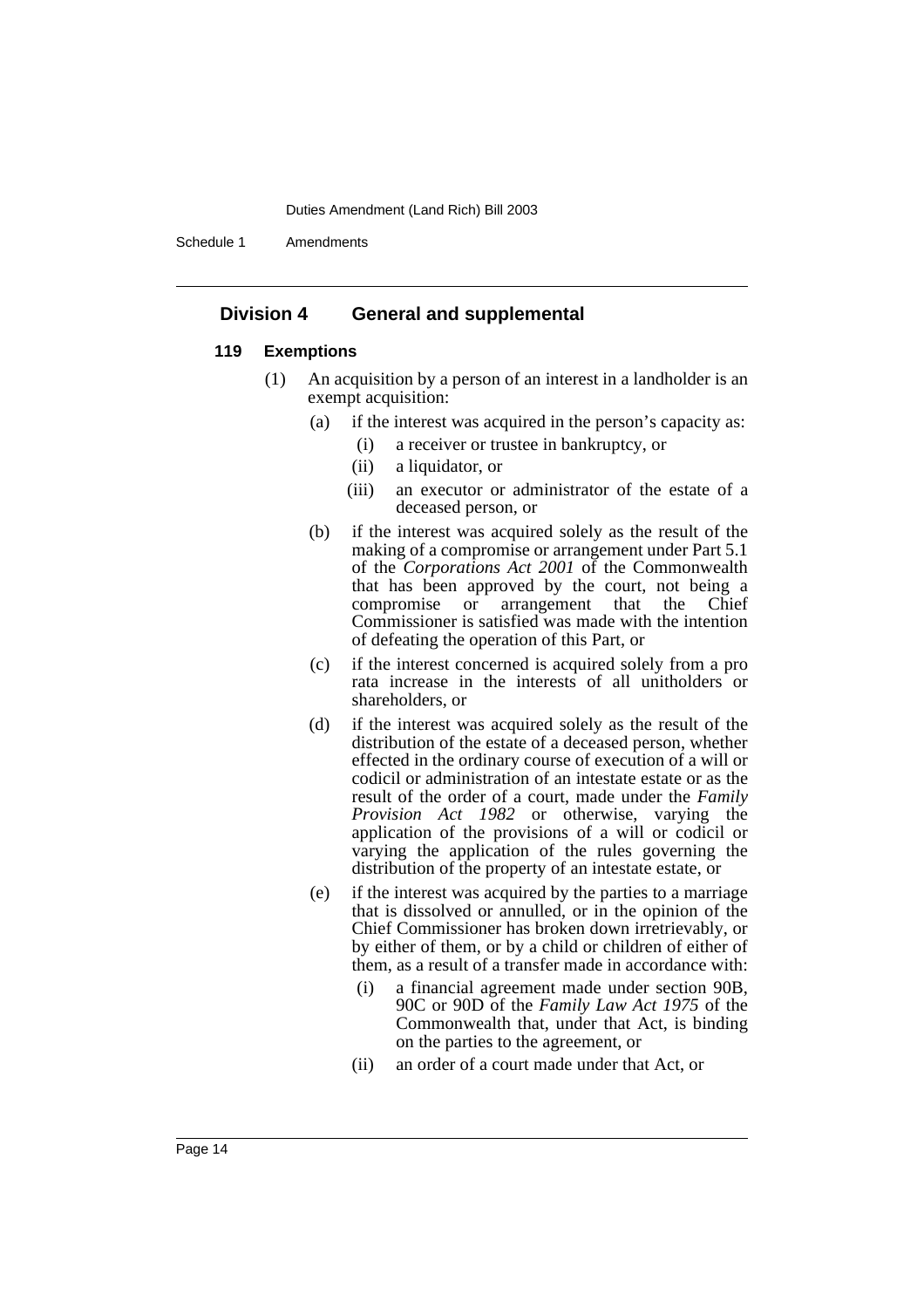Amendments **Amendments** Schedule 1

- (iii) an agreement that the Chief Commissioner is satisfied has been made for the purpose of dividing matrimonial property as a consequence of the dissolution, annulment or breakdown of the marriage, or
- (f) if the interest was acquired by the parties to a domestic relationship that has, in the opinion of the Chief Commissioner, been terminated, or by either of them, or by a child or children of either of them, as a result of a transfer made in accordance with:
	- (i) an order of a court made under the *Property (Relationships) Act 1984*, or
	- (ii) a termination agreement within the meaning of section 44 of the *Property (Relationships) Act 1984* that has been certified in accordance with section 47 of that Act, or

**Note. Domestic relationship** (defined in the Dictionary) has the same meaning as in the *Property (Relationships) Act 1984*.

- (g) to the extent that:
	- (i) for purposes of or ancillary to the acquisition of an interest referred to in paragraph  $(e)$  or  $(f)$ , the acquisition consists of the transfer of a share that is matrimonial property or relationship property to a person not a party to the relevant marriage or domestic relationship, in order to comply with a requirement of or prescribed under the *Corporations Act 2001* of the Commonwealth, or
	- (ii) the acquisition consists of a declaration of trust, by the transferee of a share transferred as referred to in subparagraph (i), for the benefit of a party to the marriage or relationship, or
- (h) if the land holding of the landholder comprises land used for primary production and the Chief Commissioner is satisfied that:
	- (i) the land was used for primary production immediately before the acquisition, and
	- (ii) the land will continue to be used for primary production after the acquisition, and
	- (iii) the parties between whom the acquisition has occurred are persons of a class identified in guidelines approved under section 274, and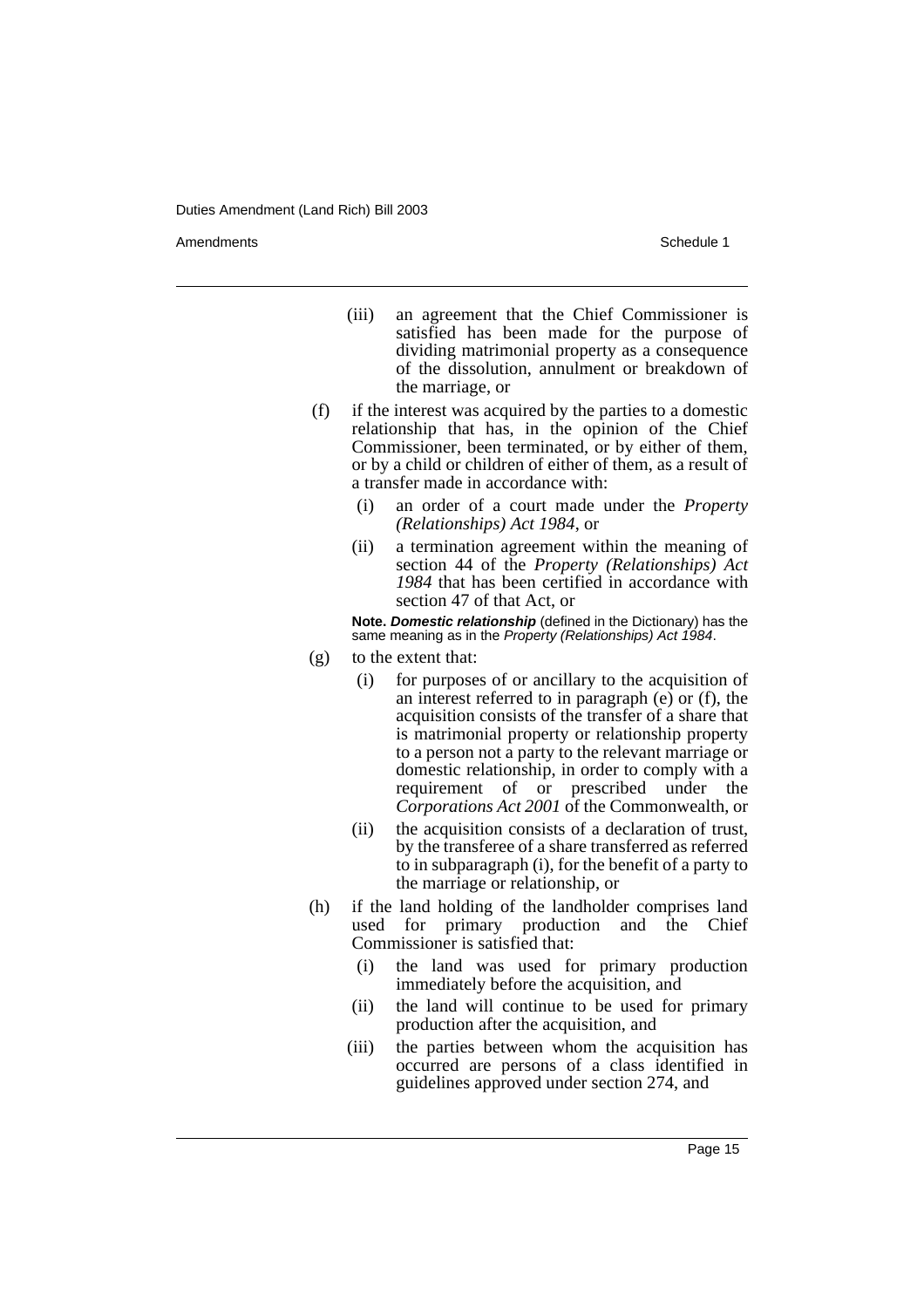Schedule 1 Amendments

- (iv) the acquisition satisfies such other requirements as may be contained in those guidelines, or
- (i) if the person acquiring the interest is:
	- (i) a society or institution for the time being approved by the Chief Commissioner for the purposes of section 275 (a), or
	- (ii) a society or institution of which the Chief Commissioner has formed the opinion referred to in section 275 (b) and the acquisition is for such purposes as the Chief Commissioner may approve in accordance with guidelines approved under section 275 (b).
- (2) An acquisition by a person of an interest in a landholder is an exempt acquisition if the Chief Commissioner, being satisfied that the application of this Part to the acquisition in the particular case would not be just and reasonable, so determines.
- (3) If:
	- (a) duty was paid on the acquisition of matrimonial property by the parties to a marriage or by either of them, or by a child or children of either of them, and
	- (b) the interest acquired was acquired as a result of a transfer made in accordance with an agreement or order referred to in subsection  $(1)$  (e)  $(i)$ ,  $(ii)$  or  $(iii)$ , and
	- (c) the marriage has been dissolved or annulled or has broken down irretrievably,

the person who paid the duty is entitled to a refund of it.

- (4) If:
	- (a) duty was paid on the acquisition of relationship property by the parties to a domestic relationship or by either of them, or by a child or children of either of them, and
	- (b) the interest acquired was acquired as a result of a transfer made in accordance with an order or agreement referred to in subsection  $(1)$   $(f)$   $(i)$  or  $(ii)$ , and
	- (c) the domestic relationship has been terminated,

the person who paid the duty is entitled to a refund of it.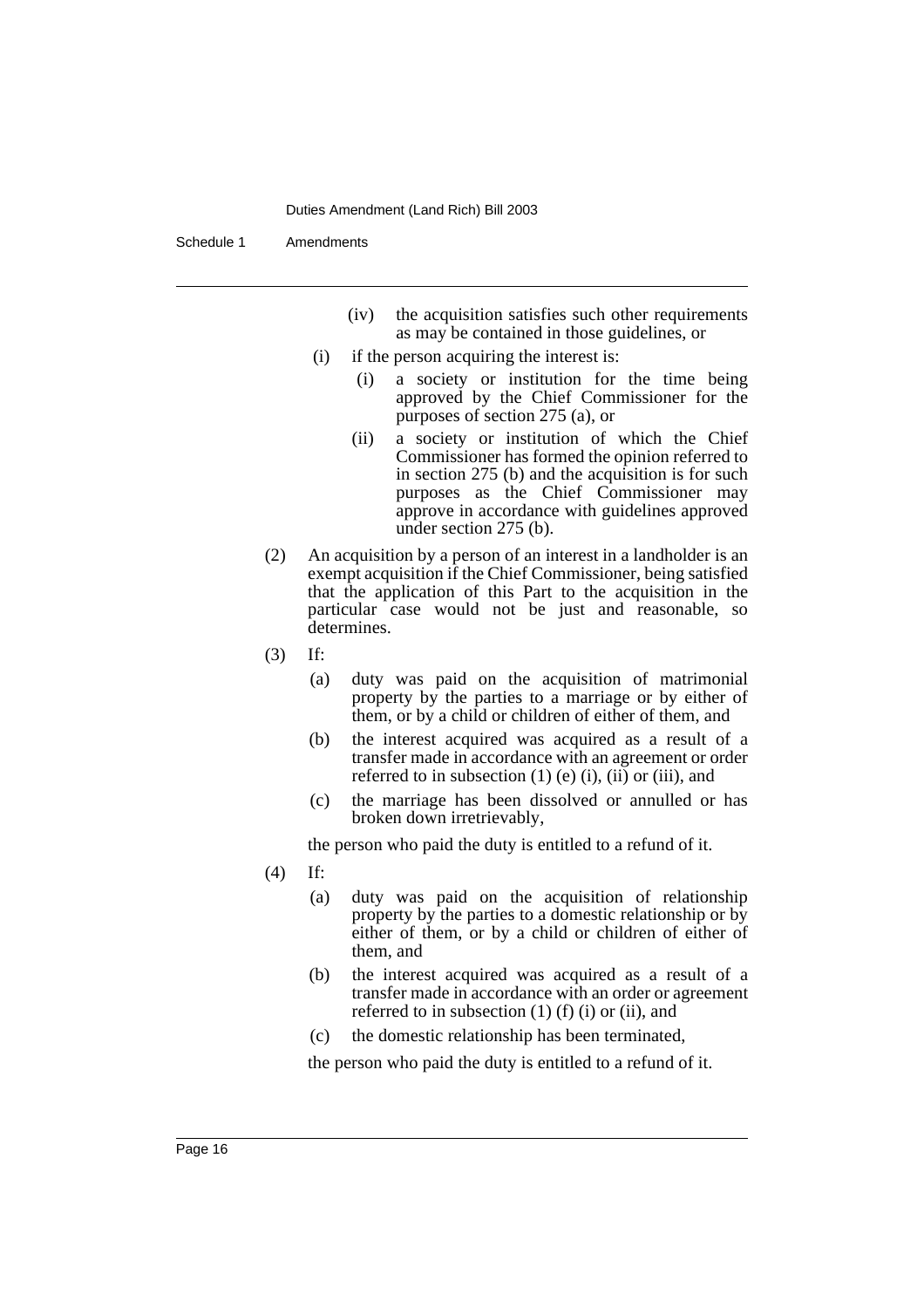Amendments **Amendments** Schedule 1

- (5) A party to a marriage or domestic relationship may provide a statement to the Chief Commissioner, in the form of a statutory declaration, to the effect that:
	- (a) in the case of a marriage:
		- (i) the party intends to apply for a dissolution or an annulment of the marriage, or
		- (ii) the parties to the marriage have separated, and there is no reasonable likelihood of cohabitation being resumed, or
	- (b) in the case of a domestic relationship, the domestic relationship has been terminated.

The Chief Commissioner is required to have regard to any such statement in exercising his or her functions under subsection  $(1)$  (e) or  $(f)$ .

- (6) Subsection (5) does not limit the functions of the Chief Commissioner under section 72 of the *Taxation Administration Act 1996*.
- (7) In this section:

*land used for primary production* has the same meaning as in section 274.

*marriage* includes a void marriage.

*matrimonial property* of a marriage means property of the parties to the marriage or of either of them.

*party* to a marriage includes a person who was a party to a marriage that has been dissolved or annulled, in Australia or elsewhere.

*relationship property* of a domestic relationship means property of the parties to the relationship or of either of them.

## **120 Maximisation of entitlements on distribution of property**

(1) This section applies to any calculation, for the purposes of this Part, of the entitlement of a person (the *interested person*) to participate in a distribution of the property of a landholder, whether on a winding up of the landholder or otherwise.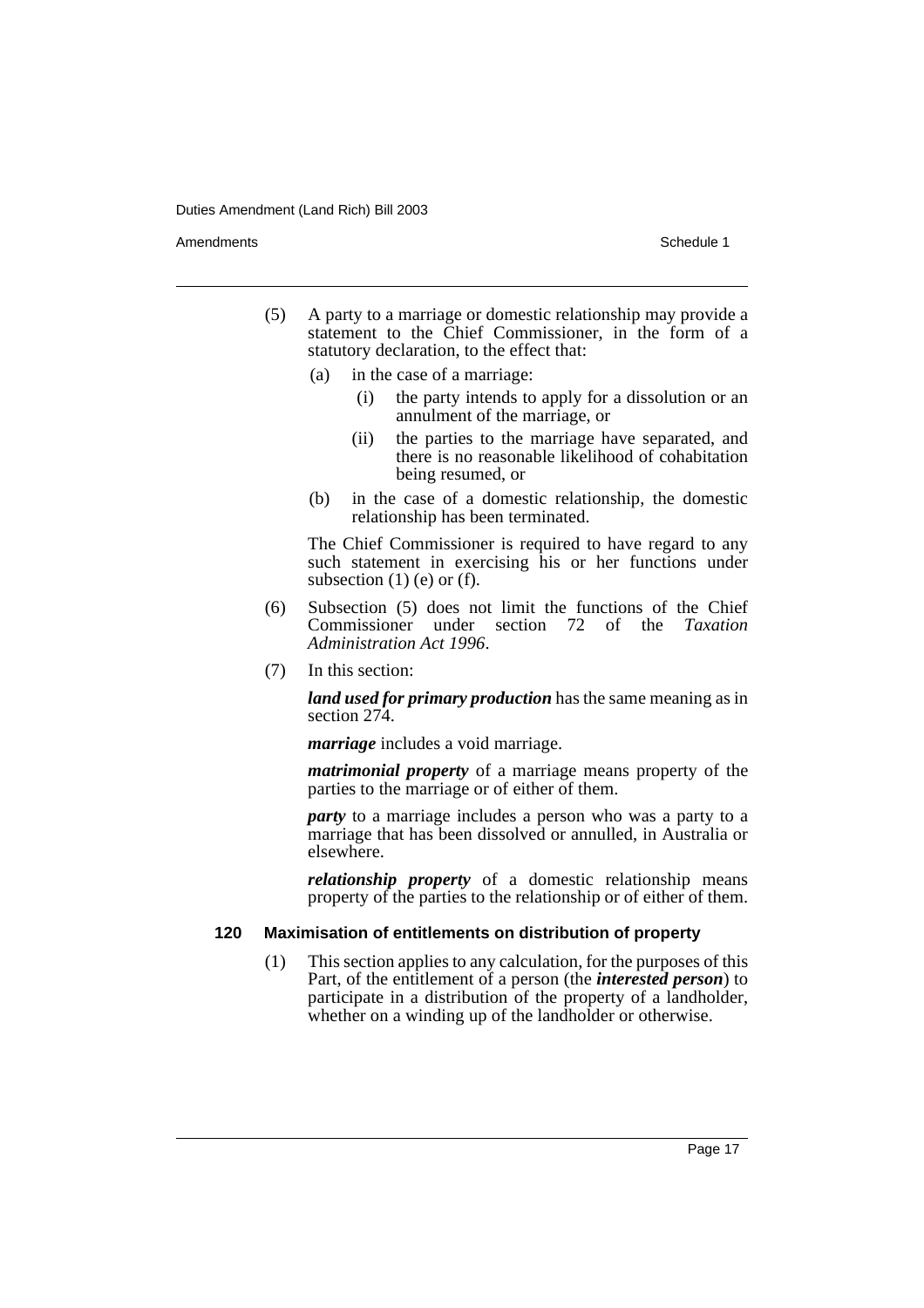Schedule 1 Amendments

- (2) A calculation is to be made based, firstly, on a distribution carried out in accordance with the constitution of the landholder, and with any law relevant to the distribution, as in force at the time of distribution, and the entitlement of the interested person is to be evaluated accordingly.
- (3) Next, a calculation is to be made based on a distribution carried out after the interested person, and any other person whom the interested person has power to direct with respect to such a distribution or who is, in relation to the interested person, an associated person, had exercised all powers and discretions exercisable by them by reason of having acquired an interest in the landholder concerned:
	- (a) to effect or compel an alteration to the constitution of the landholder, and
	- (b) to vary the rights conferred by units or shares in the landholder, and
	- (c) to effect or compel the substitution or replacement of units or shares in the landholder with other units or shares in it,

in such a manner as would maximise the value of the entitlement, and the entitlement of the interested person is to be evaluated accordingly.

(4) The results obtained by an evaluation of the interested person's entitlement in accordance with subsections (2) and (3) are then to be compared, and whichever evaluation results in a greater entitlement is the correct evaluation, for the purposes of this Part, of the entitlement, unless the Chief Commissioner, being satisfied that the application of this subsection in the particular case would be inequitable, determines otherwise.

## **121 Valuation of property**

- (1) The provisions of this Act for ascertaining the value of transfers chargeable with ad valorem duty apply in the same way to an acquisition statement under this Part and the value of land holdings mentioned in it.
- (2) In determining the dutiable value of dutiable land holdings under this Part, any arrangement made in respect of the dutiable land holdings that has the effect of reducing the dutiable value is to be disregarded, subject to subsection (3).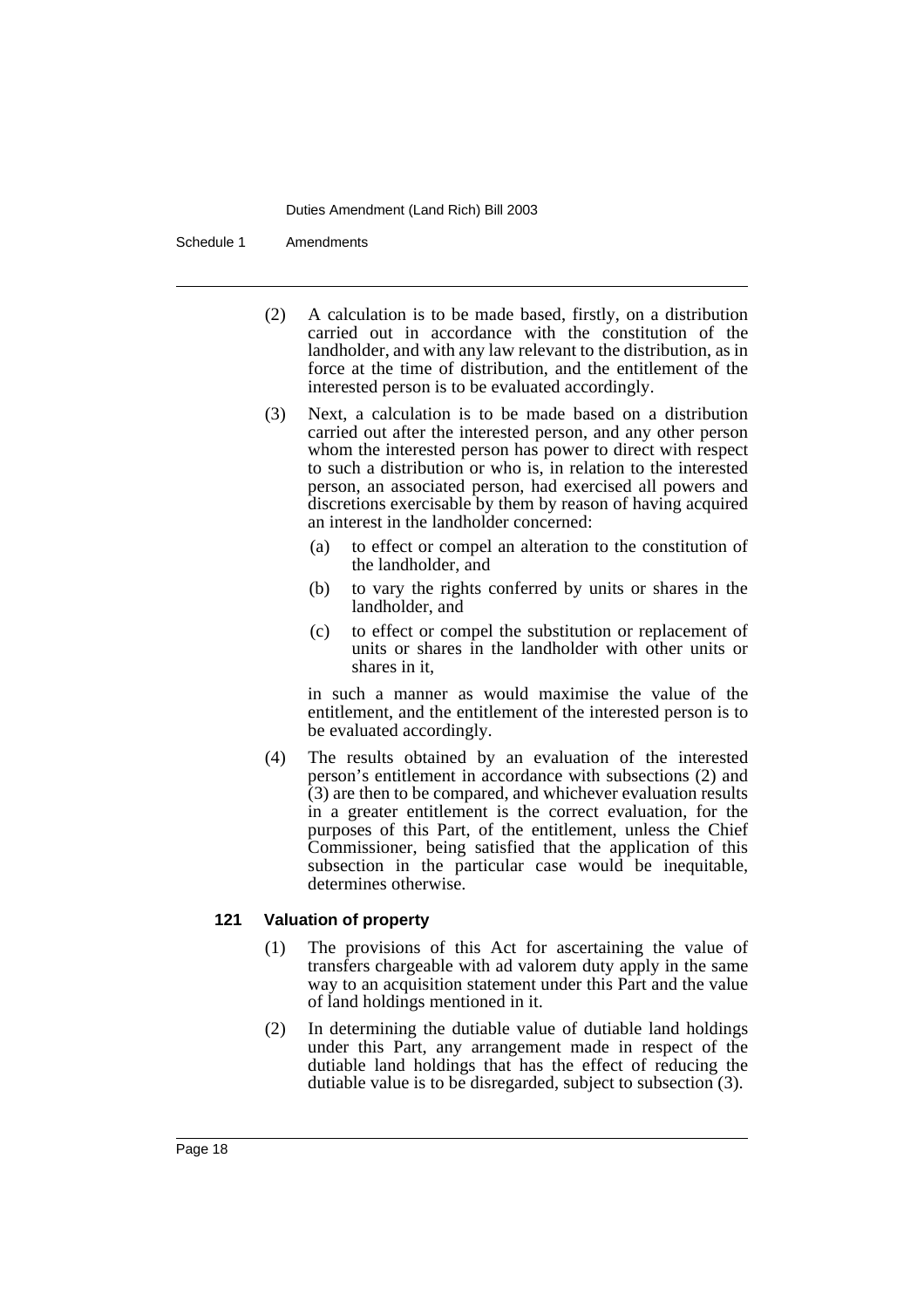Amendments **Amendments** Schedule 1

- (3) An arrangement is not to be disregarded if the Chief Commissioner is satisfied that the arrangement was not made as part of an arrangement or scheme with a collateral purpose of reducing the duty otherwise payable in relation to the relevant acquisition.
- (4) In considering whether or not he or she is satisfied for the purposes of subsection (3), the Chief Commissioner may have regard to:
	- (a) the duration of the arrangement before the relevant acquisition, and
	- (b) whether the arrangement has been made with an associated person, and
	- (c) whether there is any commercial efficacy to the making of the arrangement other than to reduce duty, and
	- (d) any other matters the Chief Commissioner considers relevant.

## **122 Agreements for sale or conveyance of land**

(1) If:

- (a) at the time of acquisition of an interest by any person in a land rich landholder that necessitates the lodgment of an acquisition statement under Division 3, the landholder was the vendor under an uncompleted agreement for the sale or conveyance of land, and
- (b) the agreement is subsequently completed,

the Chief Commissioner is to assess or reassess the statement as though the land the subject of the agreement was not, at the time of the acquisition concerned, a land holding of the landholder.

- (2) If:
	- (a) at the time of acquisition of an interest by any person in a land rich landholder that requires the lodgment by any person of an acquisition statement under Division 3, the landholder was the purchaser under an uncompleted agreement for the sale or conveyance of land, and
	- (b) the agreement is subsequently rescinded, annulled or otherwise terminated without completion,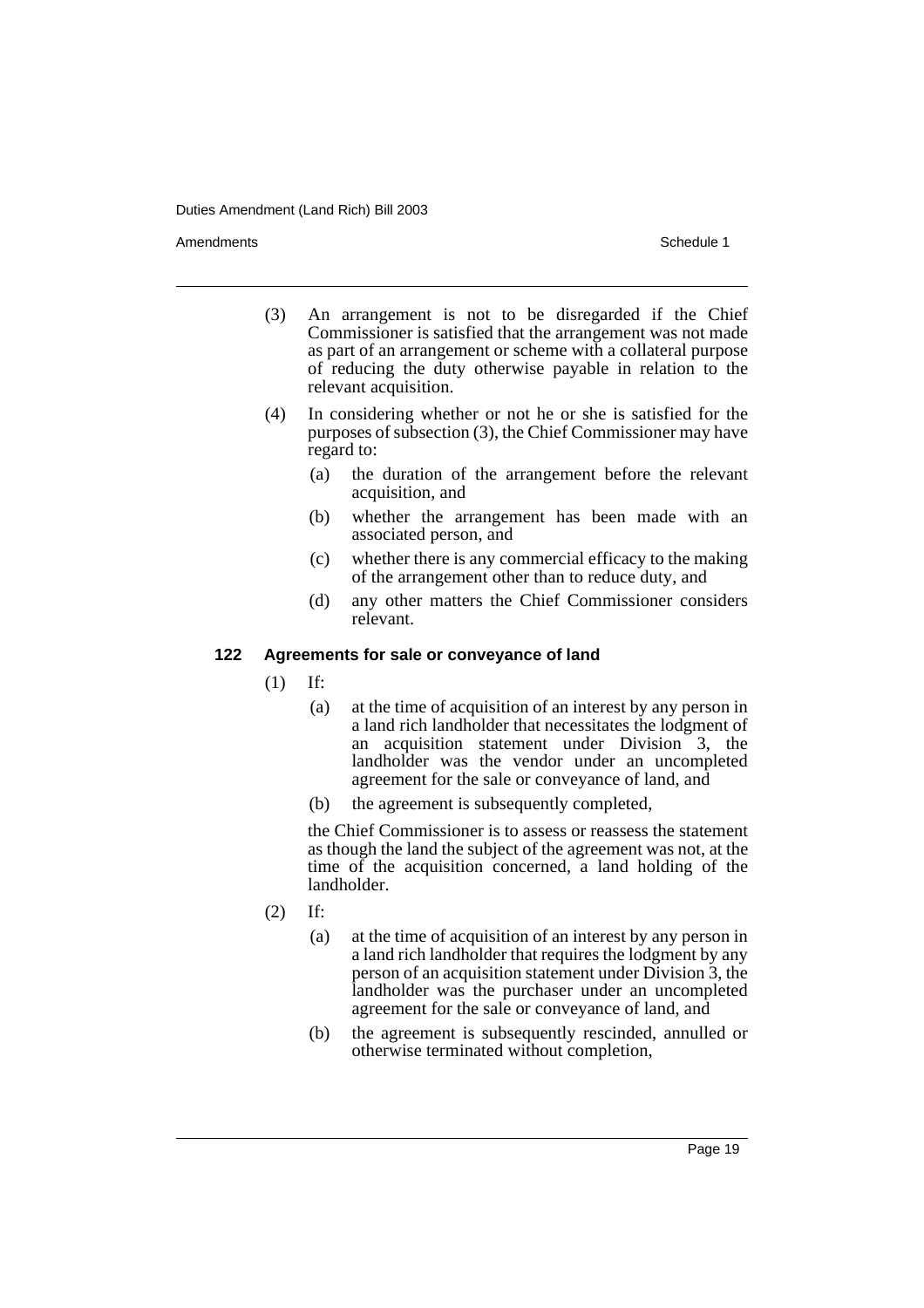Schedule 1 Amendments

the Chief Commissioner is to assess or reassess the statement as though the land the subject of the agreement was not, at the time of the acquisition concerned, a land holding of the landholder.

(3) In this section, a reference to a *landholder* includes a reference to a linked entity of the landholder.

#### **123 Duty concession: acquisitions securing financial accommodation**

- (1) If the person lodging an acquisition statement under this Part in relation to the acquisition of an interest in a land rich landholder:
	- (a) informs the Chief Commissioner at the time the statement is lodged that the acquisition is effected for the purpose of securing financial accommodation, and
	- (b) the Chief Commissioner is satisfied that the acquisition is effected for that purpose,

the statement, in so far as it relates to that acquisition, is not chargeable with duty, except as provided by subsection (2).

- (2) The statement is chargeable with duty at the expiration of the period of 5 years after the date of the acquisition (or such longer period as may be determined by the Chief Commissioner in the particular case) if the interest concerned is not:
	- (a) re-acquired by the person from whom it was acquired, or
	- (b) in the case of an acquisition by way of mortgage, conveyed by the mortgagee to a third person in exercise of the mortgagee's power of sale,

within that period (or that longer period).

(3) Section 115 does not apply to the re-acquisition by a person of the interest concerned.

## **124 Disqualifying circumstances for certain unit trust schemes**

- (1) In this section, *disqualifying circumstance* means a circumstance that causes:
	- (a) a unit trust scheme to fail to satisfy paragraph (a) or (b) of the definition of *public unit trust scheme* within the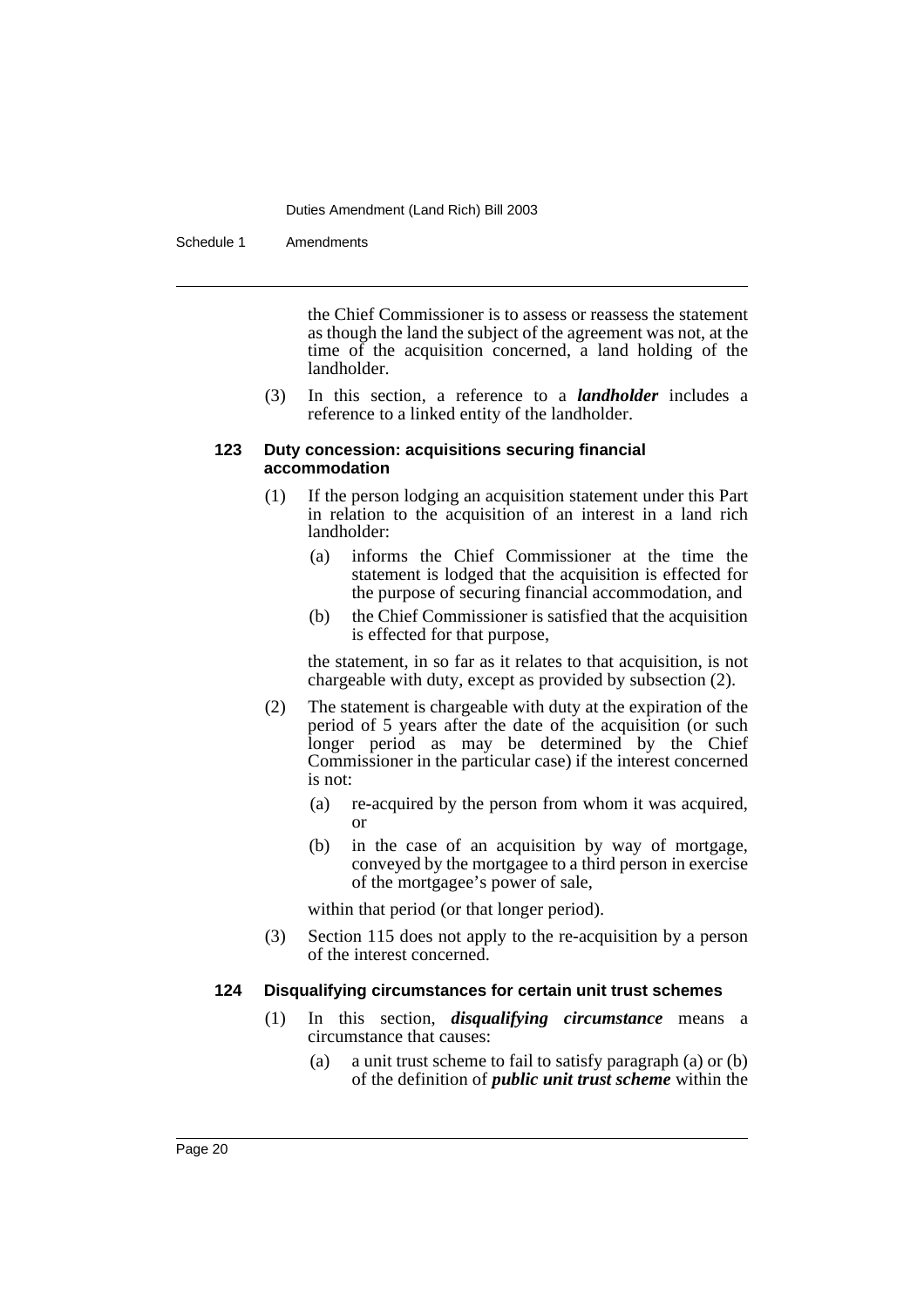Amendments **Amendments** Schedule 1

12-month period (or within such longer period as the Chief Commissioner may determine) following the expression of the Chief Commissioner's opinion as referred to in paragraph (c) of that definition, or

- (b) a unit trust scheme to fail to satisfy paragraph (a) of the definition of *wholesale unit trust scheme* within the 12-month period (or within such longer period as the Chief Commissioner may determine) following the expression of the Chief Commissioner's opinion as referred to in paragraph (b) of that definition.
- (2) If a disqualifying circumstance occurs in respect of a unit trust scheme:
	- (a) the trustee of the unit trust scheme must give the Chief Commissioner notice of the disqualifying circumstance within 28 days after it occurs, and
	- (b) the unit trust scheme is taken to have not been a public unit trust scheme or a wholesale unit trust scheme at any time after the Chief Commissioner's opinion in relation to the scheme was expressed, and
	- (c) the Chief Commissioner must make an assessment of duty chargeable under this Act as if the unit trust scheme had not been a wholesale unit trust scheme or a public unit trust scheme, as the case requires, at any time after the Chief Commissioner's opinion in relation to the scheme is expressed, and
	- (d) a tax default occurs for the purposes of the *Taxation Administration Act 1996* if the whole of any duty assessed under paragraph (c) is not paid to the Chief Commissioner within 3 months after the assessment.

## **[2] Schedule 1 Savings, transitional and other provisions**

Insert at the end of clause 1 (1):

*Duties Amendment (Land Rich) Act 2003*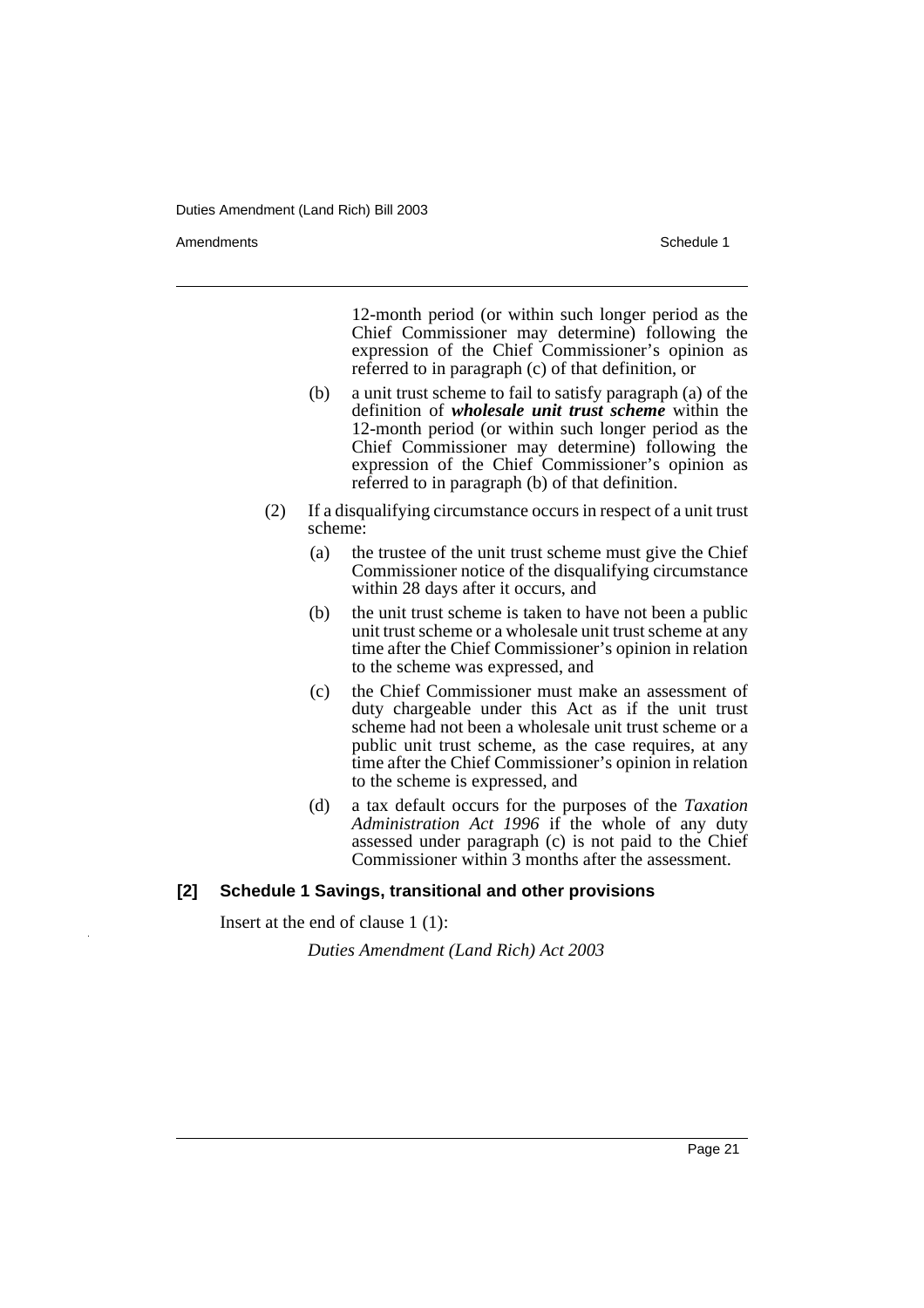Schedule 1 Amendments

## **[3] Schedule 1**

Insert at the end of the Schedule with appropriate Part and clause numbers:

## **Part Provisions consequent on enactment of Duties Amendment (Land Rich) Act 2003**

## **Meaning of "commencement date"**

In this Part, *commencement date* means the date on which Part 2 of Chapter 3, as substituted by the *Duties Amendment (Land Rich) Act 2003*, commenced.

#### **Acquisition of interests in private unit trust schemes**

- (1) This clause applies only to landholders that are private unit trust schemes.
- (2) Words and expressions used in this clause have the same meanings as in Part 2 of Chapter 3.
- (3) If:
	- (a) a person who made an acquisition in a landholder before the commencement date makes a relevant acquisition in the landholder after the commencement date, and
	- (b) the aggregation of the relevant interests would entitle the person, in the event of the distribution of all the property of the landholder immediately after the later or latest acquisition was made, to 20% or more of the property distributed but less than 50% of that property,

duty is chargeable under section 118 only in respect of the relevant acquisition that occurred after the commencement date.

## **Exempt acquisitions**

An acquisition by a person before the commencement date of an interest in:

- (a) a private unit trust scheme, or
- (b) a wholesale unit trust scheme,

that was a public unit trust scheme immediately before the commencement date is an exempt acquisition.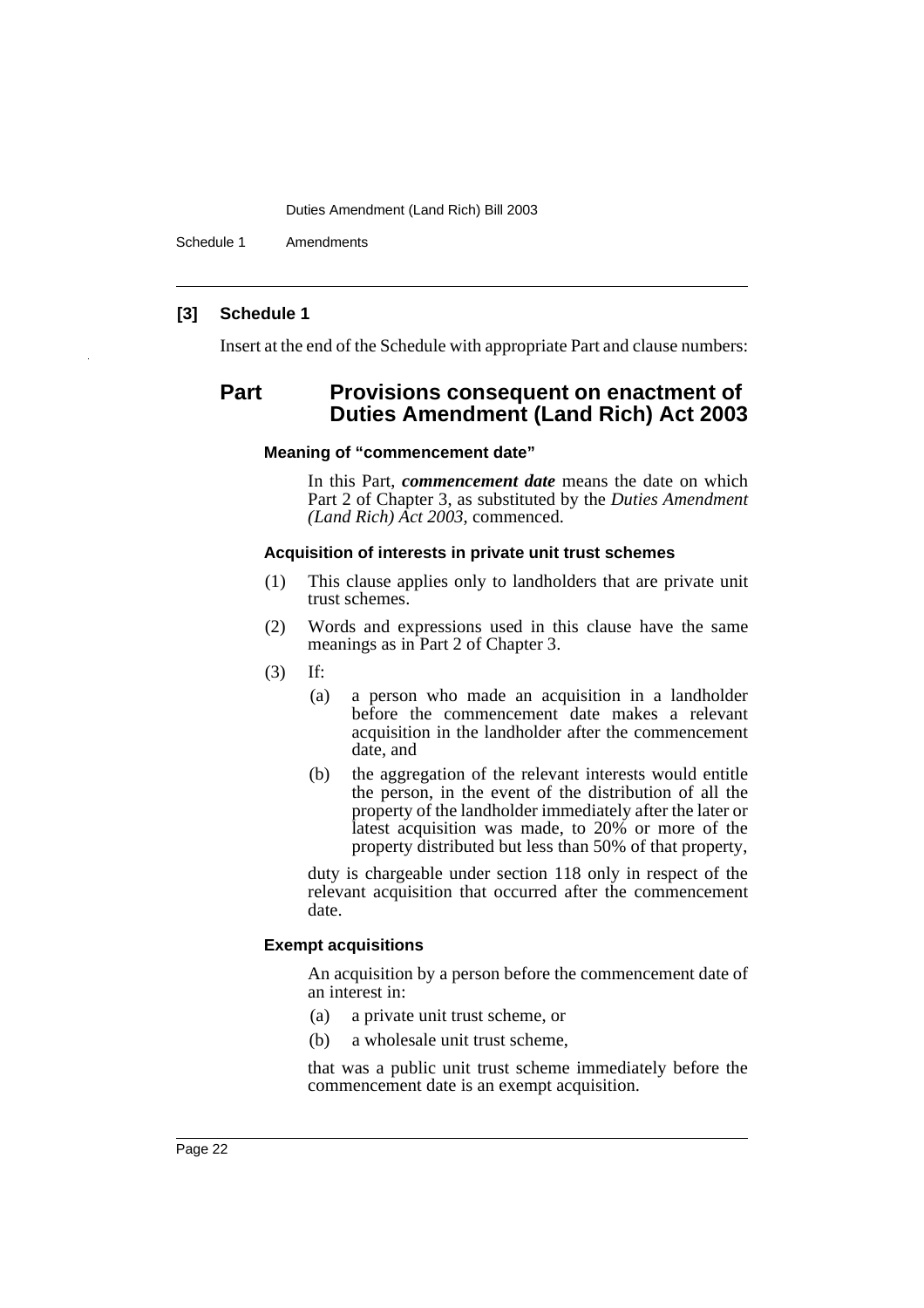Amendments **Amendments** Schedule 1

## **[4] Dictionary**

Insert in alphabetical order:

*linked entity* of a landholder has the same meaning as in section 109 (2).

*wholesale unit trust scheme* means:

- (a) a unit trust scheme in which not less than 80% of the units in the unit trust scheme are held by qualifying investors, being any of the following:
	- (i) the trustee of a complying superannuation fund which has not less than 300 members,
	- (ii) the trustee of a complying approved deposit fund which has not less than 300 members,
	- (iii) the trustee of a pooled superannuation trust,
	- (iv) the trustee of a public unit trust,
	- (v) a life company if its holding of the units in the unit trust scheme is an investment of a statutory fund maintained by it under the *Life Insurance* Act 1995 of the Commonwealth (and, for the purposes of this subparagraph, the holding of units by a life company by way of an investment of a statutory fund of the life company is taken to be a holding of units by the life company in a separate capacity from a holding of units by the life company by way of investment of another statutory fund of the life company),
	- (vi) a custodian for a trustee or life company referred to in any of the preceding subparagraphs in its capacity as such a custodian,
	- (vii) the trustee of another wholesale unit trust scheme,

and in which:

- (viii) each qualifying investor holds less than 50% of the units in the unit trust scheme, subject to subparagraph (ix), or
	- (ix) if a qualifying investor holds units in the unit trust scheme in more than one capacity, the qualifying investor holds less than 50% of the units in each capacity, or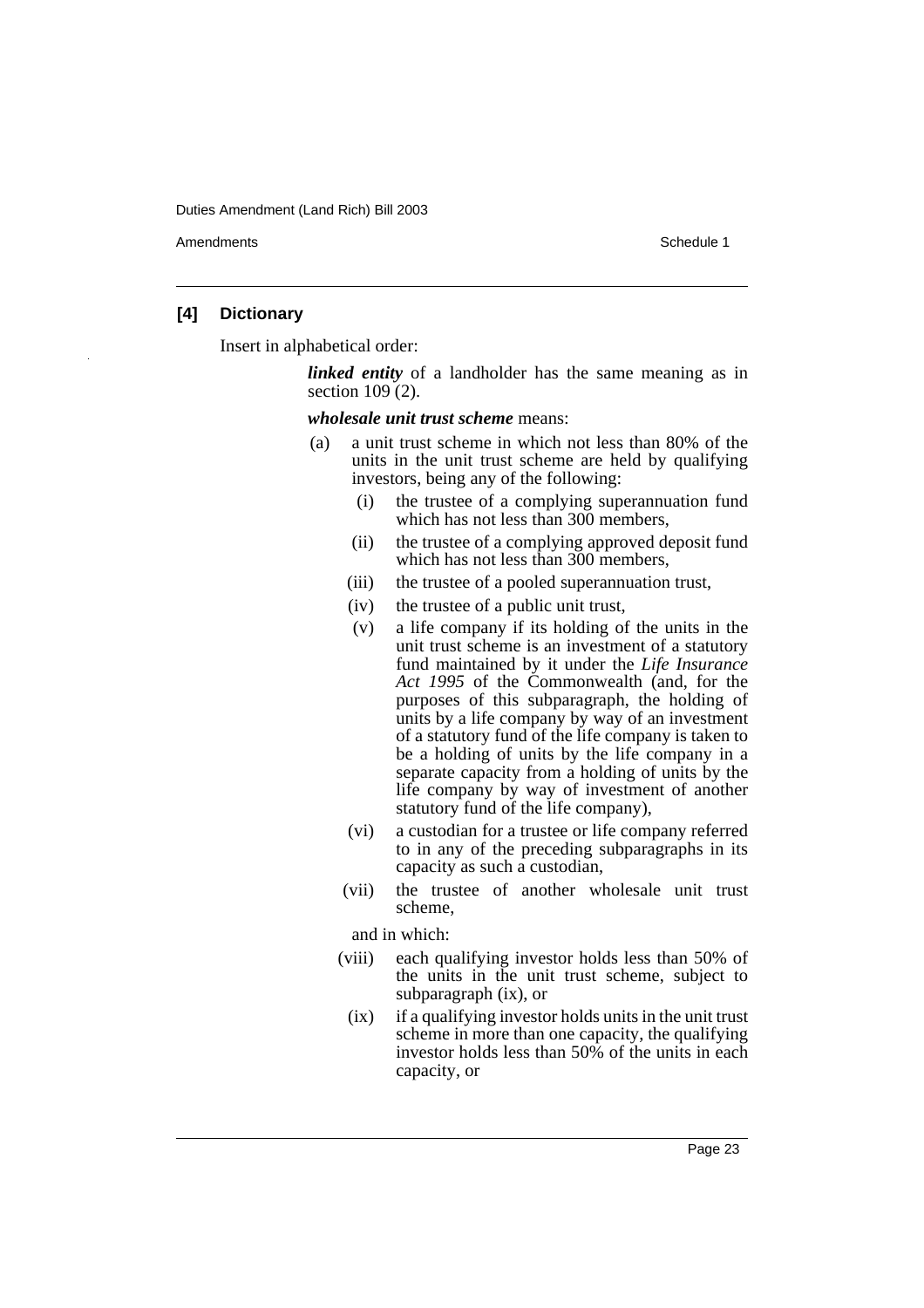Schedule 1 Amendments

(b) a unit trust scheme that, in the opinion of the Chief Commissioner, will satisfy paragraph (a) within 12 months (or such longer period as the Chief Commissioner may determine) after the Chief Commissioner gives written notice of that opinion to a person who has requested the Chief Commissioner to express that opinion in relation to the unit trust scheme, and in which units issued in the trust during the 12 month period (or the longer period) are issued only for the purpose of the unit trust scheme becoming a wholesale unit trust scheme and are the only units issued from the time the Chief Commissioner gives the written notice until the unit trust scheme becomes a wholesale unit trust scheme, subject to section 124.

## **[5] Dictionary, definition of "private company"**

Omit "a recognised stock exchange".

Insert instead "any exchange of the World Federation of Exchanges".

## **[6] Dictionary, definition of "private unit trust scheme"**

Insert "or a wholesale unit trust scheme" after "public unit trust scheme".

## **[7] Dictionary, definition of "public unit trust scheme"**

Omit the definition. Insert instead:

*public unit trust scheme* means any of the following unit trust schemes:

- (a) a listed trust, being a unit trust scheme any of the units in which are listed for quotation on the Australian Stock Exchange or any exchange of the World Federation of Exchanges,
- (b) a widely held trust, being a unit trust scheme which has not less than 300 unitholders none of whom, individually or together with any associated person, is beneficially entitled to more than 20% of the units in the trust,
- (c) an imminent public trust, being a unit trust scheme: